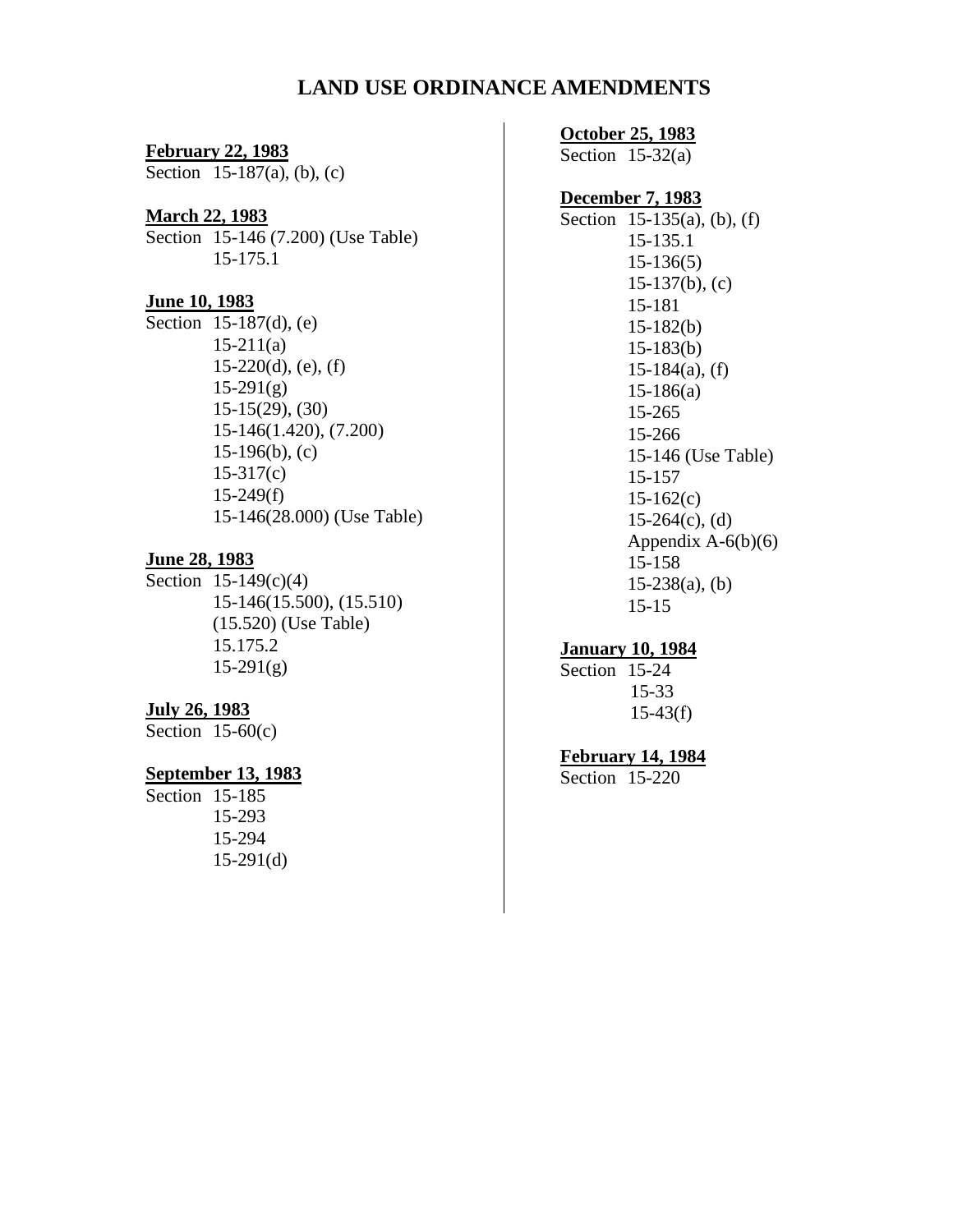#### **April 24, 1984**

Section 15-15(1), (40), (53), (54), (55), (74), (75), 15-15-(40.1), (40.2), (40.3), (40.4),(40.5), (55.1), (55.2), (55.3), (55.4), (55.5), (55.6), 55.7), (55.8), (55.9), (55.10), (55.11), (55.11), (75.1), (92) 15-182 15-187 15-211 15-196 15-197 15-198  $15-291(g)$  $15-221(c)$ 15-146(1.100), (1.200), (1.300) 15-308

#### **June 27, 1984**

Section  $15-294(a),(c),(d)$ 

#### **September 12, 1984**

Section 15-216(b)

#### **January 22, 1985**

| Section 15-182(a), (c) |
|------------------------|
| $15 - 323(c)$          |
| $15-102(2)$            |
| $15-64(f)$             |
| $5-15(1)$              |
| $15-16(b)$ , (c)       |
| $15-246(b)$            |
| $15-151(4)$            |
| $15-184(g)$            |
| 15-148                 |
| $15-184(a)$            |
| 15-271                 |
| 15-272                 |
| $15-216(b)$ , $(b1)$   |
|                        |

#### **March 12, 1985**

Section 15-16(b)(1) 15-318  $15-275(c)$ , (d), (e) **March 26, 1985** Section 15-198(a), (d), (e)

#### **April 9,1985**

Section 15-182(e)

#### **October 1, 1985**

Section 15-15 15-146(1.110, 1.120) (Use Table) 15-159 15-323(c)

#### **October 22, 1985**

Section 15-15 (46.2, 77.1) 15-146(1.650, 1.930) (Use Table) 15-175.3 15-175.4 15-147(a), (b) 15-146(1.310, 1.320, 1.330, 1.700, 1.800, 26.000, 26.100, 26.200, 31.000) (Use Table)

#### **November 12, 1985**

Section 15-146(18.200) (Use Table)  $15-150(c)(5)$ 

#### **November 19, 1985**

Section 15-150(c)(5)

#### **November 26, 1985**

Section 15-80(3) 15-125(d)(2)  $15-154(b)(c)$ 15-182.2(a)(d)  $15-200(a)(b)$ 15-201(4)  $15-220(b)(g)$  $15-249(g)$ 15-251(2)(3) 15-281(b)  $15-326(b)(1)$ 

#### **December 10, 1985**

Section 15-196 15-197  $15-198(a)(e)$ 15-203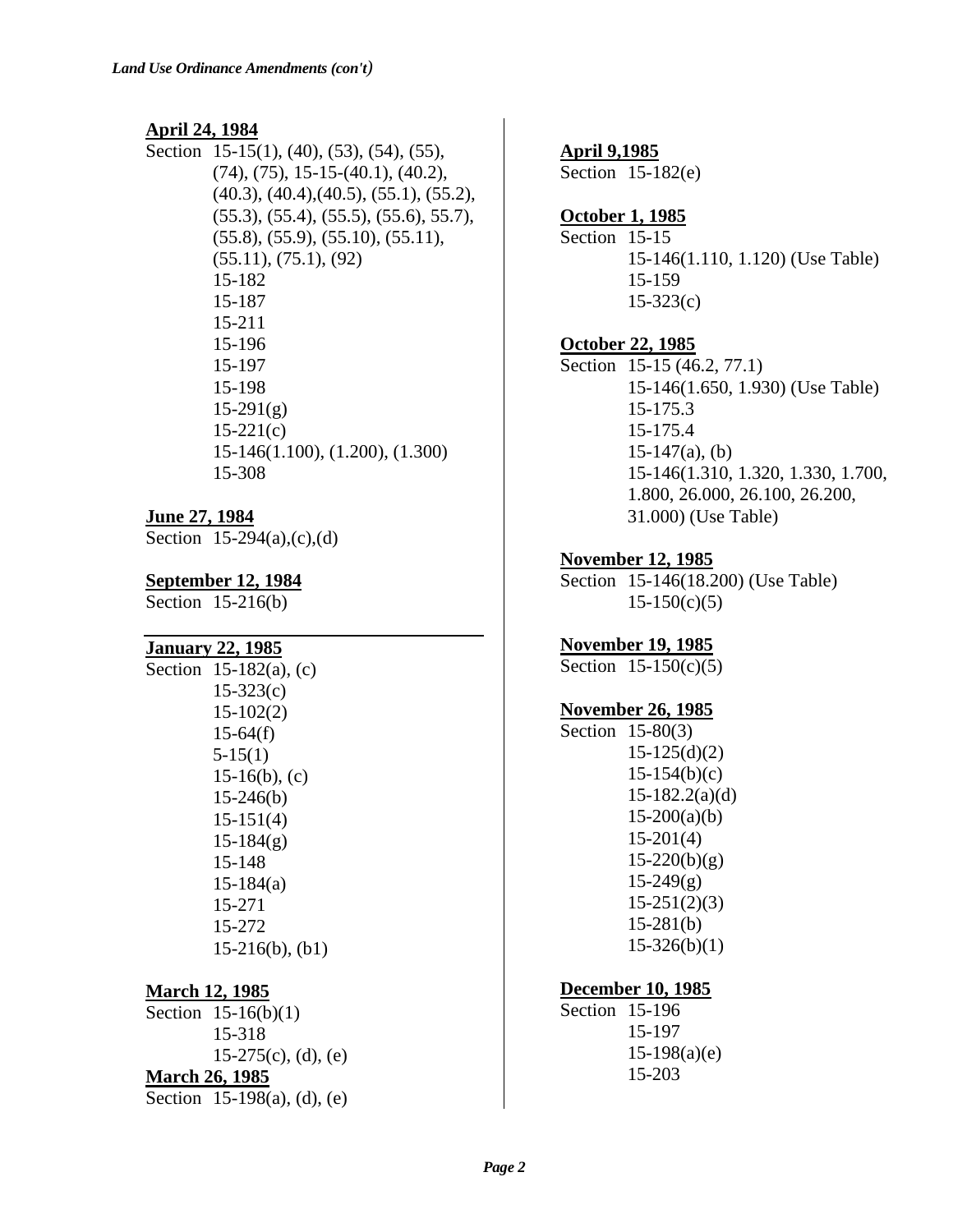#### **February 4, 1986**

| Section 15-136 |                    |
|----------------|--------------------|
|                | $15-137(a)$        |
|                | $15-135(a)$        |
|                | 15-140             |
|                | 15-181             |
|                | $15-182(a)$        |
|                | $15-183(b)$        |
|                | $15-184(a)$        |
|                | $15-185(a)$        |
|                | 15-146 (Use Table) |
|                | $15-291(g)$        |
|                | 15-160             |
|                | 15-290             |
|                | $15-15(88.1)$      |
|                | $15-291(a)$        |
|                | $15-291(e)$        |
|                | $15-292(a)$        |
|                | $15-295(d)$        |
|                | $15-296(a)$        |
|                | 15-160.1           |
|                | 15-213             |
|                | $15-276(b)$ , (c)  |
|                | $15-184(h)$        |
|                | 15-311             |
|                |                    |

#### **March 4, 1986**

Section  $15-276(g)$  $15-271(c)(2)$ 15-272(11) 15-296(a) 15-296(f)

#### **March 11, 1986**

Section 15-272(10) 15-15(58) 15-270(1) 15-273(a)(3) 15-146(10.100) 15-15(32.1) 15-296(e)  $15-298(d)$ , (e)

#### **May 27, 1986**

Section 15-21(a), (b), (e)

 $15-29(a)$ , (b), (e)  $15-42(b)$ , (d)

**June 15, 1986** Section  $15-124(g)$ 

**September 2, 1986**

Section 15-317(e)

#### **November 11, 1986**

Section 15-182.1(d)  $15-184(f)$ , (g), (h), (i), (j)  $15-186(a)$ , (d), (e), (f), (g) 15-187(d), (e), (f)  $15-198(a)$ , (b) 15-199(a) 15-226 15-265 15-267

**December 16, 1986**

Section  $15-31(a)$ 

#### **February 24, 1987**

Section 15-15  $15-16(b)(1)$ 15-61(c) 15-139(a) 15-146 (Use Table) 15-147(b) 15-175.5 15-196(d) 15-237  $15-291(g)$ 15-318

#### **April 21, 1987**

Section 15-15 (26, 27, 31.1, 39.1) 15-92 (f), (g), (h) 15-251 (4), (5), (6), (7) 15-254  $15-255$  (c) 15-257 Appendix A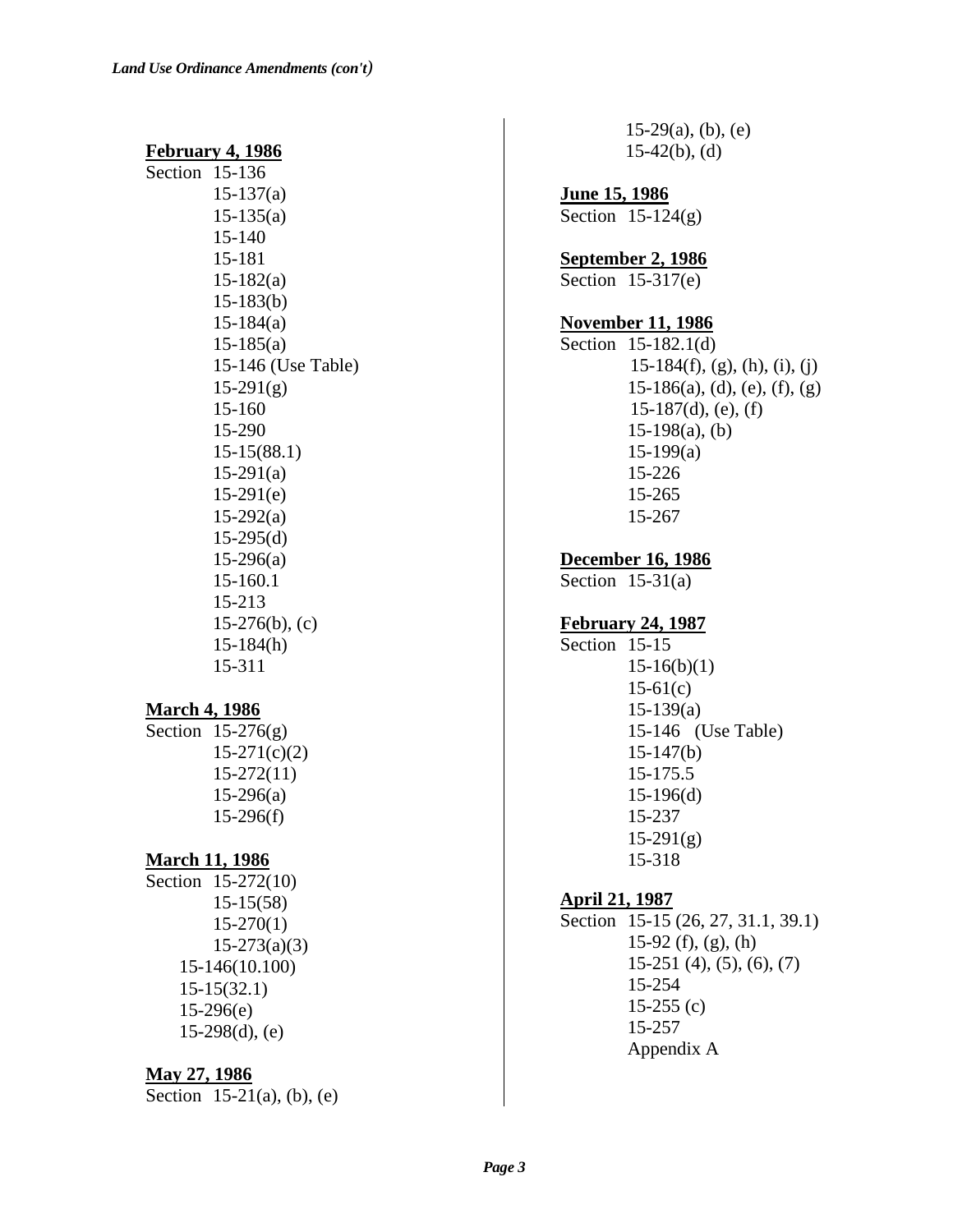#### **July 21, 1987**

Section 15-15(77) 15-34(a) 15-78(e) 15-80(1) 15-146(26.100) (Use Table)  $15-147(c)$ , (d), (e), (f)

#### **October 20, 1987**

Section 15-130

#### **December 16, 1987**

Section 15-146 (Use Table) 15-147(b), (c) 15-148  $15-46(c)$ 15-76 15-50(b)  $15-79(a)$ , (d), (e) 15-80(1) 15-15(77)

### **February 2, 1988**

Section 15-15(13.1)  $15-150(a)$ 15-146 (Use Table) 15-291 15-181  $15-182(a)$ , (c), (e) 15-183 15-184  $15-185(a)(1)$ 15-186(a)

#### **April 26, 1988**

Section 15-218(b), (c), (d)

#### **May 3, 1988**

Section 15-238(c) 15-239(c) 15-241

### **June 13, 1988**

Section 15-114(b), (d) 15-124(h)

# **June 23, 1988**

Section 15-15  $15-158(a)$ , (b), (c), (d) 15-238(c)

### **September 06, 1988**

Section 15-136(3)c.(ii)

#### **October 04, 1988**

Section 15-146 (Use Table) 15-147

#### **November 14, 1988**

Section 15-15  $15-21(a)$ , (b)  $15-29(a)$ , (b), (d) 15-135(c) 15-136(8) 15-146 (Use Table) 15-147(d)

### **December 06, 1988**

#### Section 15-15 (15 15-15 (63) 15-251 (2 15-251 (3) 15-254 15-255 15-268

#### **March 21, 1989**

Section 15-15 (89) 15-314 (a)(1), (2), (3), (4), (5), (6),  $(7), (8)$ 15-316 (a)(1), (2), (3), (4), (5), (6), (7) 15-316 (b), (c) 15-317 (c) 15-318 (a), (b), (c) 15-319 (a), (b), (c) Appendix A, Section A-5, (b)(2) Appendix A, Section A-6, (22) "Part II" Title of Article XIX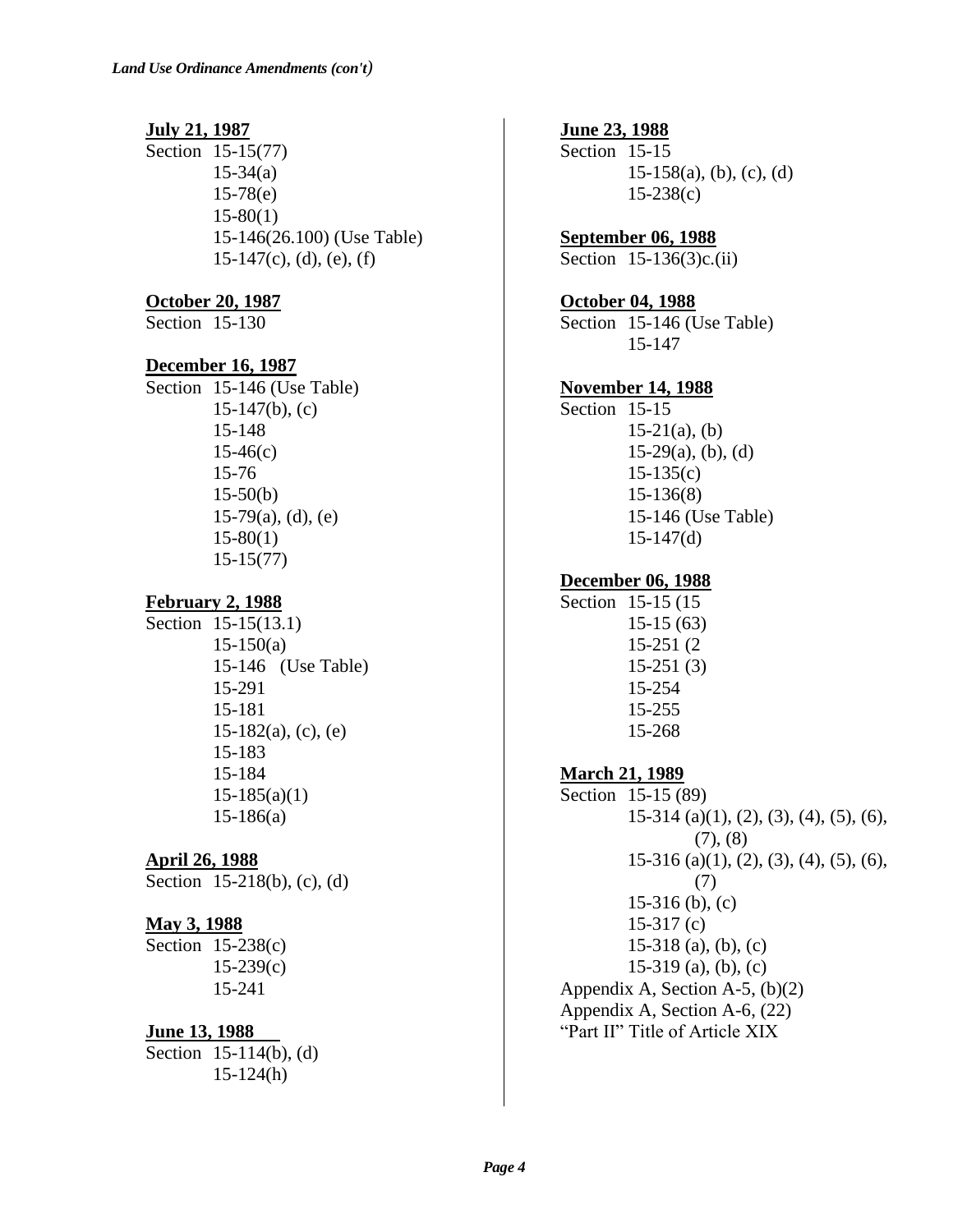#### **April 11, 1989**

Section 15-15 (34) 15-146 (Use Table)

#### **May 9, 1989**

Section 15-272 (4)

#### **June 5, 1989**

Section 15-184 (m)

#### **June 6, 1989**

Section 15-49 (c) 15-64 (b) 15-82 (a), (b) 15-84 15-85 15-86 15-87 15-151

#### **September 26, 1989**

Section 15-42 (e) 15-43 (f) 15-44 (e) 15-141 15-184 (n) 15-299 (Title) 15-299 (b) Article XXI

### **October 24, 1989**

Section 15-30 (b) 15-102 15-114 (a) 15-117

### **November 28, 1989**

Section 15-175.6 15-182.2 (a) 23.000 (Table of Permissible Uses)

#### **December 5, 1989**

Section 15-92 (b)(1)(a),(b)

#### **February 20, 1990**

Section  $15-22(a)$ 

 $15-203(a)$ CHART Section 15-216(b) 15-216(e)  $15-217(d)$ Appendix C (#16 & #17)

#### **March 13, 1990**

Section 15-146 (4.100) (15.000) (Use Table)

#### **May 15, 1990**

Section 15-15 (99) 15-135(b) 15-146 (Use Table)  $15-181(a)(b)$  $15-182(a)(f)$ 15-183(b) 15-184(a) 15-184(g)(3)(a)  $15-185(a)(1)$ 15-186(a) 15-186(d) 15-186(e) 15-187(h) 15-187(d) 15-187(e) 15-237(d) 15-238(c)  $15-265(b)$ 15-266 15-267

### **June 26, 1990**

Section 15-238(b) 15-296(a)  $15-296(g)$ 

### **September 11, 1990**

Section 15-216 15-216(b2)

### **September 25, 1990**

Section 15-146 (Table of Permissible Uses) Uses 1.160 5.320 2.120 6.240 2.130 13.100 2.220 13.200 3.100 13.300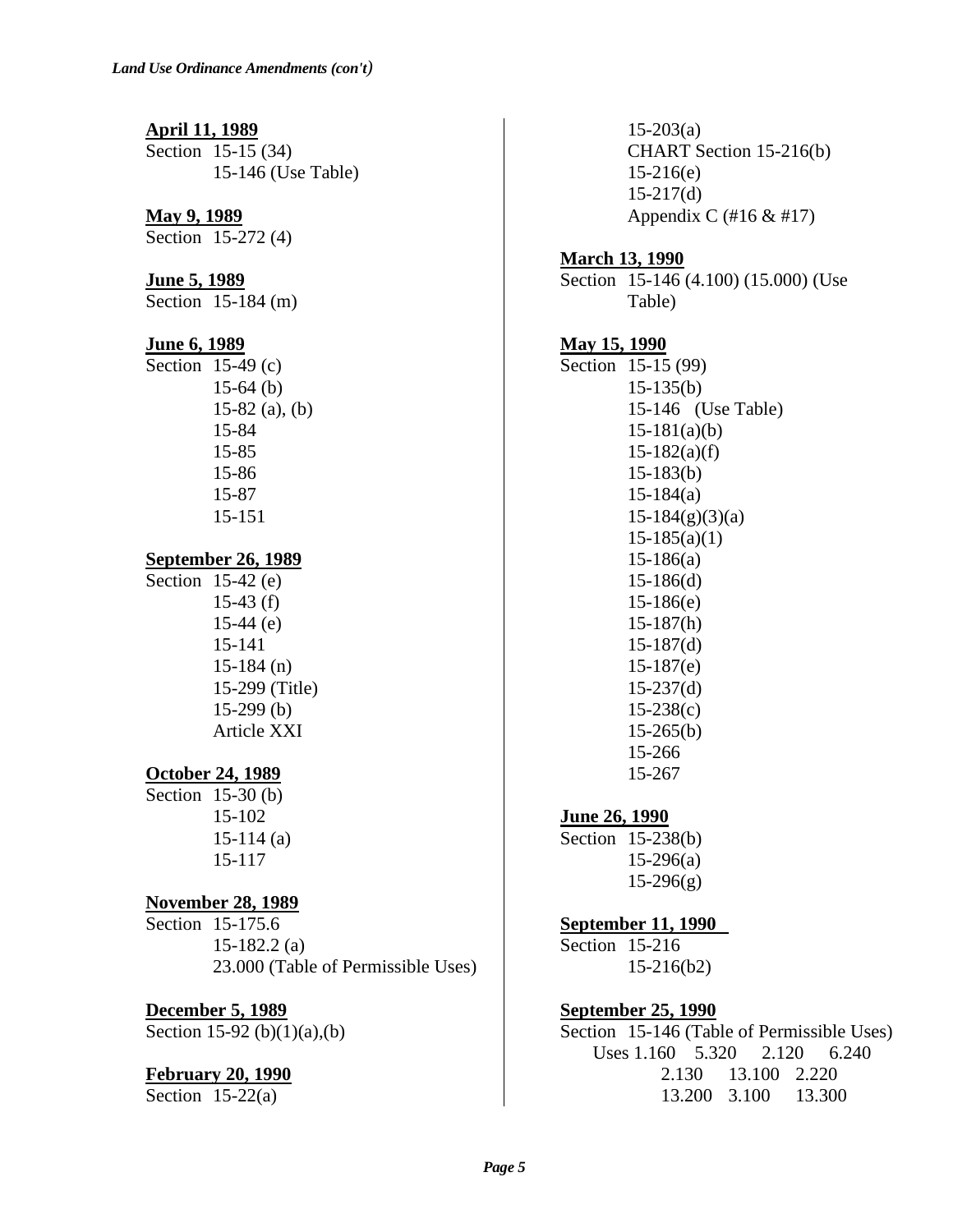| 3.120        | 13.400 3.210 |        |
|--------------|--------------|--------|
| 21.100 3.220 |              | 22.000 |
| 4.100        | 5.110        |        |

### **October 9, 1990**

Section 15-29(f) 15-42(f) 15-87

#### **December 11, 1990**

Section 15-146 (Table of Permissible Uses) (22.000)

### **April 16, 1991**

Section 15-136(9), (10)  $15-162(c)$ 15-163(e) 15-181(a) 15-182(a) 15-183(b) 15-184(a) 15-146 (Table of Permissible Uses)

### **June 04, 1991**

Section 15-15(83.1) 15-210(b)(6)

#### **June 18, 1991**

Section 15-127 15-152(b)

### **October 1, 1991**

Section 15-128(b) 15-128(b)(8) 15-128(c) 15-128(g) (Repealed) 15-128.1 15-128.2 15-128.3 15-148(b)

#### **October 22, 1991**

Section 15-46 15-46(e) 15-146 (Table of Permissible Uses)  $15-152(a)(4)$ 

### **December 3, 1991**

Section 15-273(a)  $15-273(a)(5)$ 15-278(d)

**January 28, 1992** Section 15-83.1

15-83.2

### **February 25, 1992**

Section 15-148 (a), (b)

### **August 25, 1992**

Section 15-184(o) 15-273(a)(5) 15-280(c)

### **September 1, 1992**

Section 15-15(4) 15-146 (Table of Permissible Uses) Section 15-238(b) Section 15-291(g)

### **October 20, 1992**

Section 15-146 (Table of Permissible Uses) 15-161  $15-162(c)$ 15-163(a) 15-163(e) 15-164(a) 15-165(b) 15-166(a)  $15-167(a)$ , (b) 15-169 15-175.7  $15-291(g)$ **December 8, 1992** Section 15-146 (Table of Permissible Uses) 15-136(2) 15-175.8 15-270(4) 15-278(a)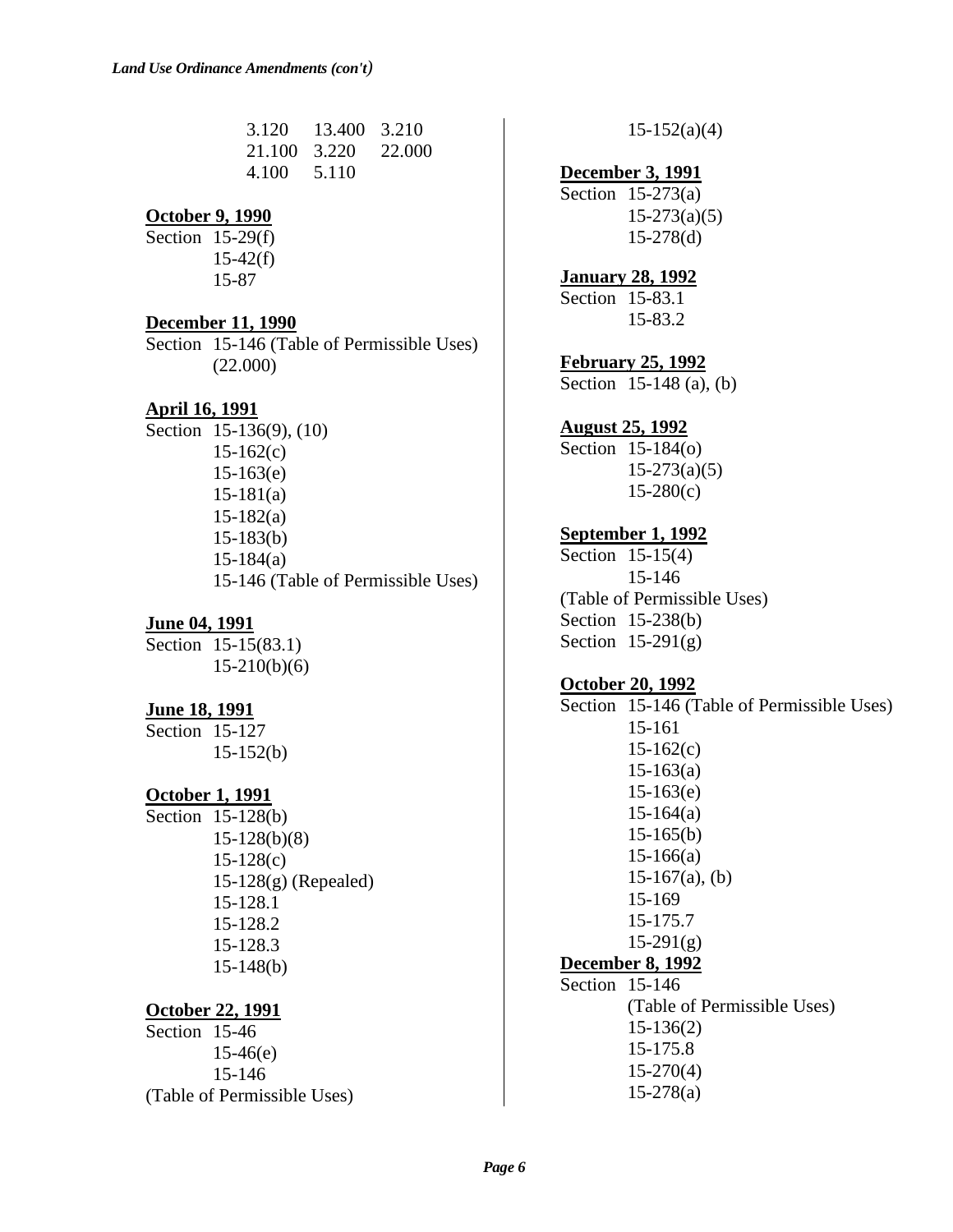$15-280(a)$ 15-283

#### **July 6, 1993**

Section 15-15(15) 15-251(2)  $15-266(a)$ 

#### **November 9, 1993**

Section  $15-184(p)(1)(2)(3)$ 

#### **December 14, 1993**

Section 15-15(101)  $15-184(g)(4)$  $15-265(e)$ 

#### **June 21, 1994**

Section 15-15  $15 - 32(a)$  $15-34(a)(4)$ Article V (title) 15-92.1 15-95 (title)  $15-95(c)$ 15-96 (title) 15-95(d) 15-210(b)(8)

#### **June 28, 1994**

Subsection  $185(g)(1)$ , (2), (3)

**September 27, 1994** Appendix C - No. 18, 19, 20 Appendix C - Section C-1 Section 15-210(b)(9)  $15-217(c)$  $15-217(g)$ 

# **March 21, 1995**

Section 15-136 (2.1)

#### **April 18, 1995**

Section 15-151(a)(4)

#### **June 20, 1995**

Section 15-146 (3.150) (Table of Permissible Uses)  $15-291(g)$ 15-196(d)(2) 15-196(e) 15-196(h) 15-198 15-199 15-200 15-186(d)  $15-187(b)$ , (c), (d), (e) Map: "Natural Constraints"

#### **June 27, 1995**

Section 15-198 (Rewritten) 15-199 (Rewritten) 15-200 (Rewritten) 15-196(d)(2) 15-196(e) 15-196(h) 15-186(d) (Repealed) 15-186(e), (f), (g) [Redesignated] 15-187(d), (e) (Deleted) 15-187(f), (g), (h) [Redesignated]

#### **August 8, 1995**

Section 15-216(a) 15-216(b) 15-217(d) Appendix C Standard Drawing No.6 Appendix C Standard Drawing No. 16 Appendix C Standard Drawing No. 21 Appendix C Standard Drawing No. 22 Appendix C Standard Drawing No. 23

**August 22, 1995** Section  $15-60(c)$ 

# **September 5, 1995**

Section 15-186(d) (Repealed) 15-198(c)  $15-198(g)$ 15-198(h)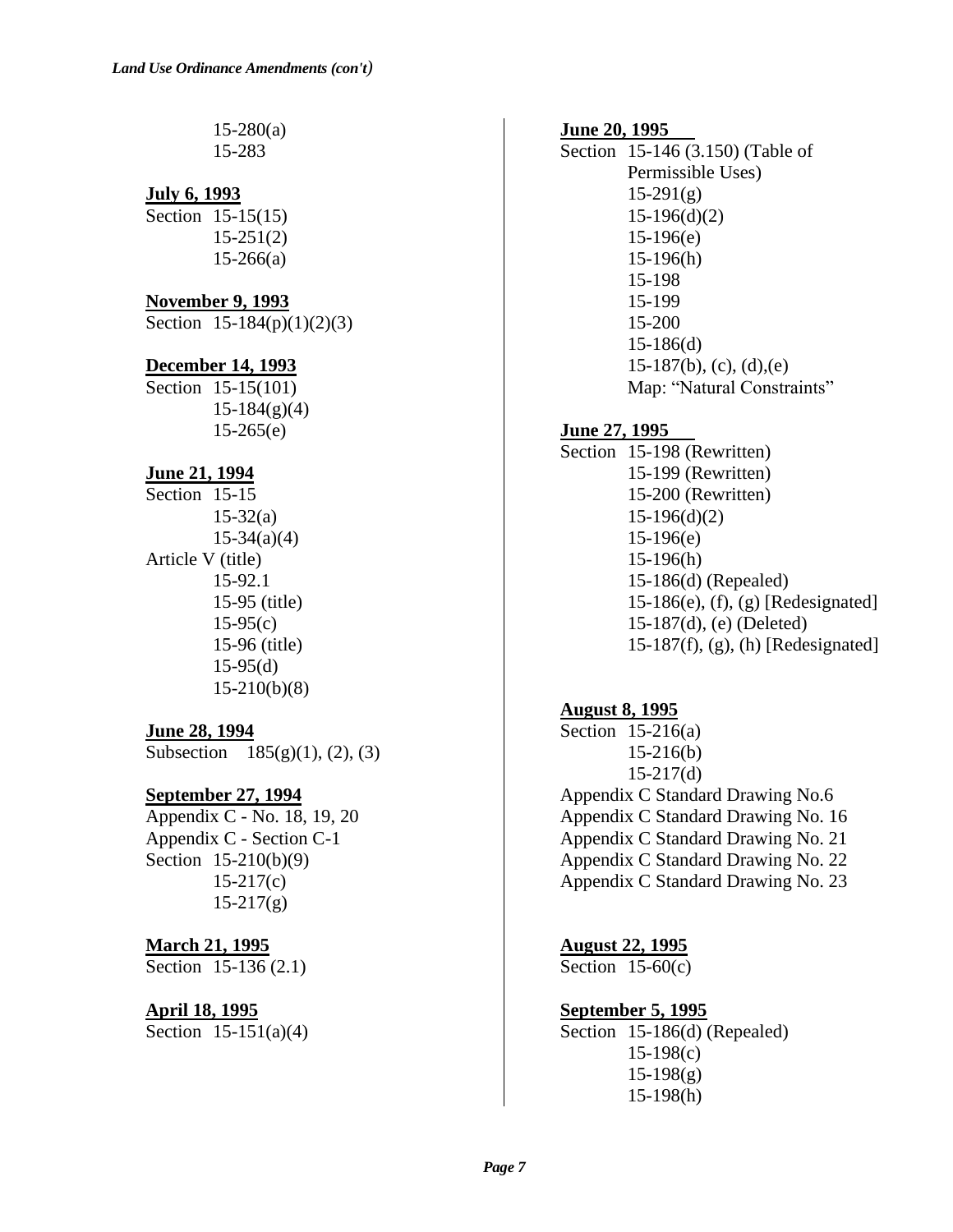$15-167(a)$ 

#### **September 19, 1995** Section 15-57(a), (b), (c), (d), (e)  $15 - 322(a)$

### **November 21, 1995**

Section 15-15(28)  $15-42(e)$  $15-43(f)$  $14 - 44(f)$ 15-141 15-160.2 15-175.10  $15-184(q)$ 15-311.1 Article XXI, Part II

### **November 28, 1995**

Section 15-15(80.1) 15-146 (Table of Permissible Uses) 15.175.9

### **February 20, 1996**

Article III, Part V

### **April 23, 1996**

Section  $15-91(b)$  $15-92(c)$ 15-114(b) 15-114(d)

### **May 14, 1996**

Section 15-175.9(c), (d)

#### **June 11, 1996**

Section  $15-60(c)$ 

#### **August 27, 1996**

Section 15-216 15-291(g); Use #1.100 Appendix B Appendix C-12 Appendix E-10 Appendix E-11 Appendix E-12

Appendix E-13 Appendix E-14 Appendix E-15 Appendix E-16

#### **October 8, 1996**

Section 15-60 15-197(a) 15-197(b)

#### **October 15, 1996**

Section 15-141.1  $15-181(c)$  $15-182(g)$  $15-266(a)$ , (e), (f)  $15-320(c)$ , (d) 15-102(5)  $15-92(i)$ , (j) Zoning Map (JLWP overlay)

### **November 19, 1996**

Section 15-216(b) 15-216(c) 15-216(j)  $15-262(g)$  $15-263(a)$ , (b) 15-315 Appendix C: Nos. 6, 7, 21, 22, 23, 24, 25 Appendix E, Section E-2(e) Appendix I

#### **February 4, 1997**

Section 15-15  $15-139(a)$ 15-139(a)(2)  $15-150(c)(6)$ Section 15-146 (Table of Permissible Uses) Use 22.000 15-291(g): Use 22.000

### **February 18, 1997**

Section 15-15 Section 15-146 (Table of Permissible Uses) (15.700, 17.300, 18.300, 18.400)  $15-147(g)$  $15-150(c)(5)$  $15-150(e)$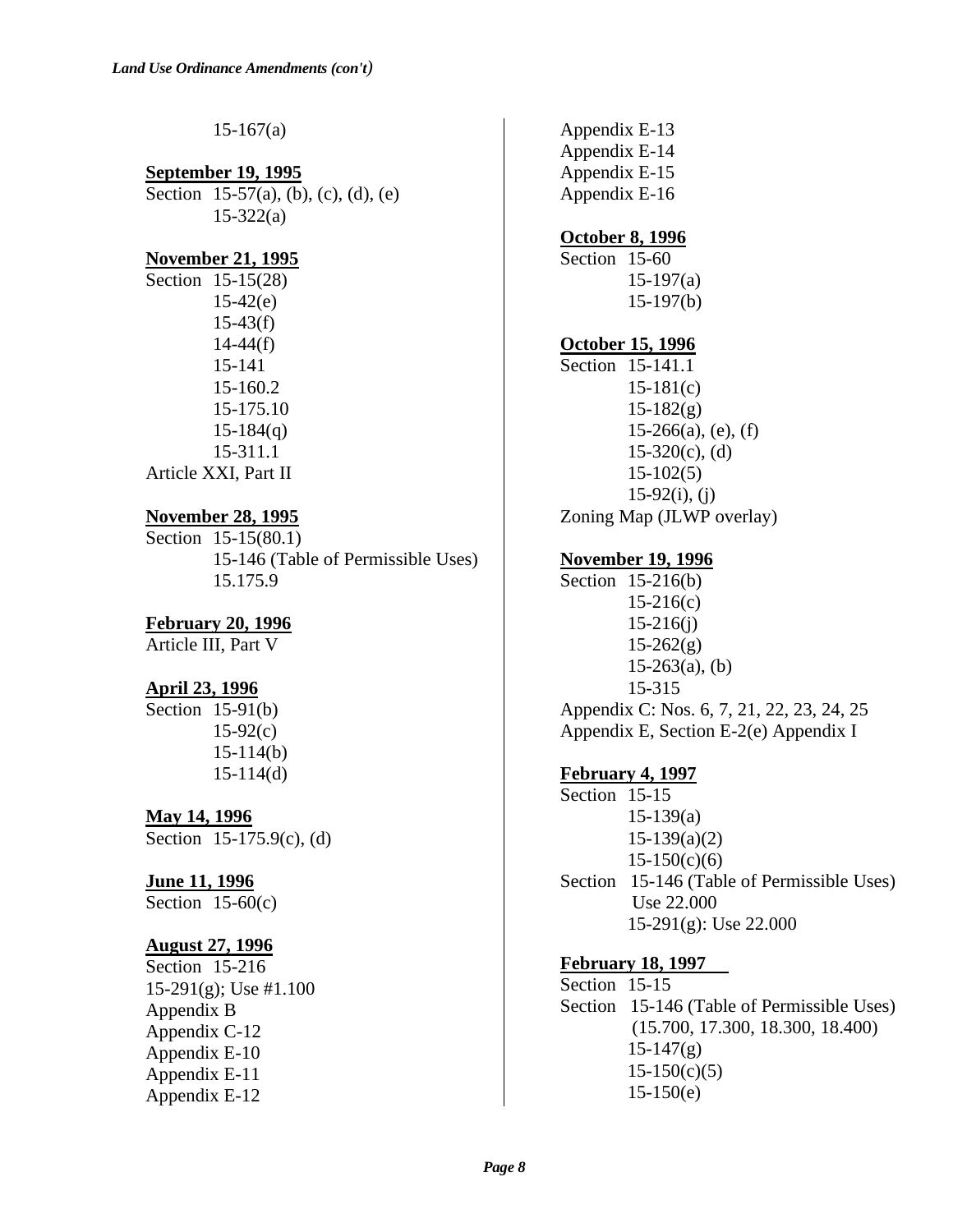15-176  $15-184(r)$ 15-185(e)

# **April 15, 1997**

Section 15-102(2) 15-146 (Table of Permissible Uses) (2.150) 15-161 (Title)  $15-161(a)$  $15-162(c)$  $15-163(a)$ , (e)  $15-164(a)$ 15-165(b) 15-166(a)  $15-167(a)$ , (b) 15-168 15-169 15-291(g) [Use 2.150] 15-323(c)

### **June 3, 1997**

Section 15-146 (Table of Permissible Uses) (5.110) (13.100)

### **September 16, 1997**

Delete Section 15-217(a) Redesignate Subsections 15-217(b), (c), (d), (e), (f) respectively Section  $15-214(c)$  $15-217(g)$ 

**October 7, 1997** Section 15-15(6) 15-146 (Table of Permissible Uses)

# **May 12, 1998**

Section 15-216(a), (b), (c)

### **May 19, 1998**

Section 15-15 (Definitions: BERM)  $15-149(c)(5)$ 15-184(a)(3)(b) 15-184(d)

**May 26, 1998** Section 15-8(b)  $15-8(c)$ 

### **June 9, 1998**

Section 15-136(1) 15-136(2) 15-146 (Table of Permissible Uses) 15-176.1

### **December 8, 1998**

Section  $15-216(g)$ 15-216(j)  $15-221(f)$ Appendix C, Section C-12

# **April 27, 1999**

Section 15-15(110) Land Use Table (2.112 Use)

### **May 11, 1999**

Section 15-45.2(b) (Repealed)

# **May 25, 1999**

Section 15-27 15-50 15-136(11) 15-141.2 15-146 (Use Table)(32.000,33.000)  $15-149(c)(6)$ Article XI, Part I, TITLE Section 15-161 15-162 15-163(a) 15-165 15-176.2 15-176.3 15-177 15-182.3 15-183.4 15-198(b)(3) 15-198(b)(4) 15-198(b)(5) 15-198(d) 15-198(e) 15-198(f)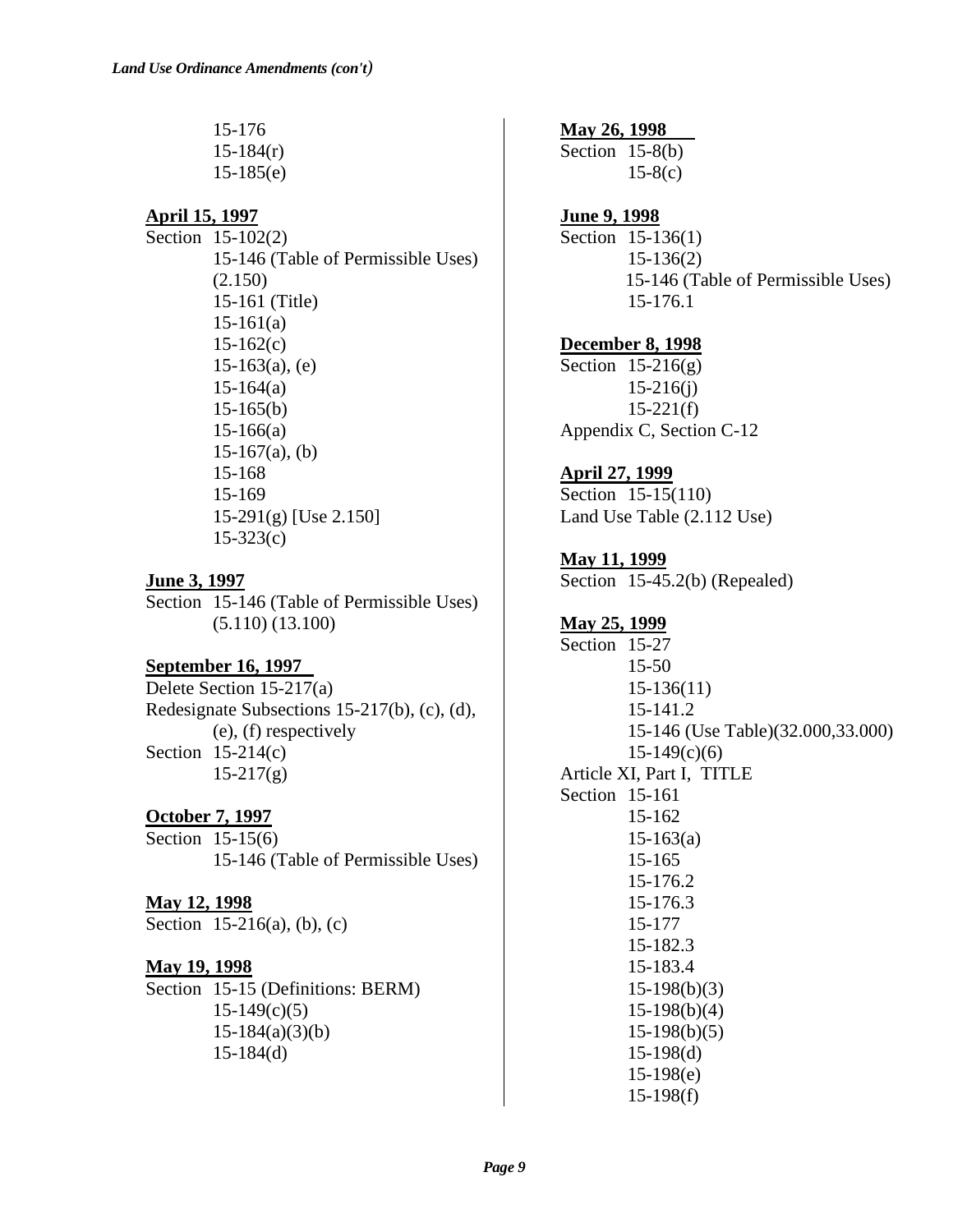$15-198(g)$ 15-198(h) 15-243  $15 - 263(a)$ 15-269  $15-291(f)$ 15-312 15-316(c) 15-325(1) Appendix A-6  $(b)(15)$ Appendix E-10(d)(9)  $\&$  (f)(10) (Deleted)

Appendix E-17 Appendix J

### **June 22, 1999**

Section 5-15 15-146 (Table of Permissible Uses) 15-182.3(b) 15-187(b) 15-188  $15-291(g)$ 15-308

**August 24, 1999** Section 15-149(c)(5)

#### **September 28, 1999**

Section  $15-217(a)$ 

#### **October 12, 1999**

Section 15-102(2) 15-102(3)

### **January 11, 2000**

Section 15-15 15-146 (Table of Permissible Uses) (3.130) (1.340)  $15 - 184(s)$ 15-198(k) 15-291(g) (1.340 Use)

### **February 1, 2000**

Section 15-332(a)

**April 4, 2000** Section 15-253(a)(5)  $15-253(c)$ 

**May 16, 2000** Section 15-150(d)(1) (Repealed)

#### **October 10, 2000**

Section  $15-60(a)$  $15-182(h)$ 15-196(c) (1.340 Use) 15-196(f)

#### **November 14, 2000**

Section 15-146 (Table of Permissible Uses) (6.140) (6.221) (6.222)

### **January 16, 2001**

Section 15-15 15-185 (a)(1) 15-184 (a)(4)

**April 2, 2002** Section 15-182.2 (e)

**March 26, 2002**

Section 15-102(2) 15-323(c)

### **May 28, 2002**

Section 15-15 (92.1) 15-182 (b)  $15-176.2$  (b) $(1)(c)$  $15-176.2$  (f)(3)(g) 15-176.2 (f)(4)(b)  $15-176.2$  (f)(4)(g)(1) 15-176.2 (f)(4)(g)(2) 15-176.2 (f)(4)(m)  $15-176.2$  (f)(5)(b)  $15-176.2$  (f)(5)(c)  $15-176.2$  (f)(5)(d)  $15-176.2$  (f)(5)(g)  $15-176.2$  (f)(5)(g)(3)  $15-176.2$  (f)(5)(g)(4) 15-176.2 (f)(5)(g)(5) 15-177 (a)(2)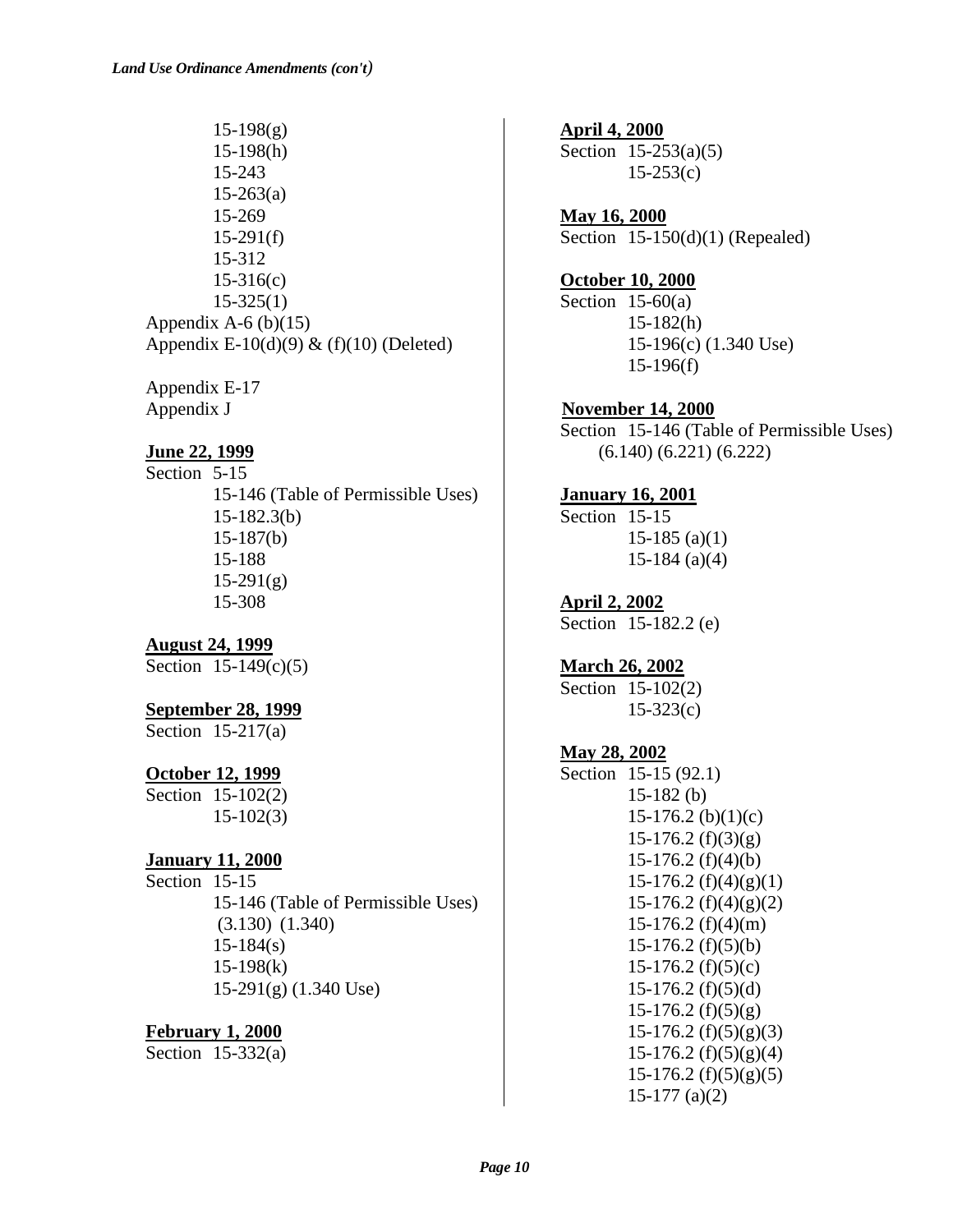15-177 (a)(3) 15-177 (a)(6) 15-177 (a)(7)  $15-176.2$  (f)(3)(g) 15-220.1 (a) 15-220.1 (b) 15-146 (Table of Permissible Uses) 15-136 (10)(e) 15-136 (11)(c.1)

#### **May 14, 2002**

Section 15-182.4(b) 15-182.4(f)  $15-182.4(g)$  $15-92.1(d)(1)$ 

#### **May 21, 2002**

Section 15-91(b)(1) 15-91(b)(2) 15-124(e) 15-124(e1)  $15-52(d)$  $15-52(e)$ 

#### **June 25, 2002**

Section 15-220 (b) 15-220 (h) 15-221 (b) 15-146 (Table of Permissible Uses) 15-176.4

#### **November 19, 2002**

Section 15-269(b) 15-269(c)

#### **January 21, 2003**

Appendix I, Section 6

#### **April 8, 2003**

Section 15-185(a) 15-15(40) 15-15(113)  $15-185(g)(3)$  $15-184(k)$  $15-185(f)$  $15-221(f)$ 

15-196(i) 15-182.2 (f)

**April 15, 2003** Section 15-297.1

#### **May 6, 2003**

Section  $15-214(c)$  Section 15-296(a) Section 15-296 (h) Appendix D-3 Section 15-216.1 Appendix C-27

#### **July 17, 2003**

Section 15-88

# **November 18, 2003**

Article X Section 15-147(a) 15-147 (h)

#### **March 23, 2004**

 Section 15-188 (a, b, c, d, e) (Amended) Section 15-188 (f, g, h and i) (Amended) Section 15-188 (j)

#### **May 18, 2004**

 Section 15-291(a) 15-291(g), Part II 15-292.1 15-294 (e) 15-295 (e) 15-297 (c) 15-297 (d) 15-302

#### **May 25, 2004**

Section 15-64  $(g)$  15-126 (c) (2) 15-141.3

**June 22, 2004** Article III Section 15-15 (3)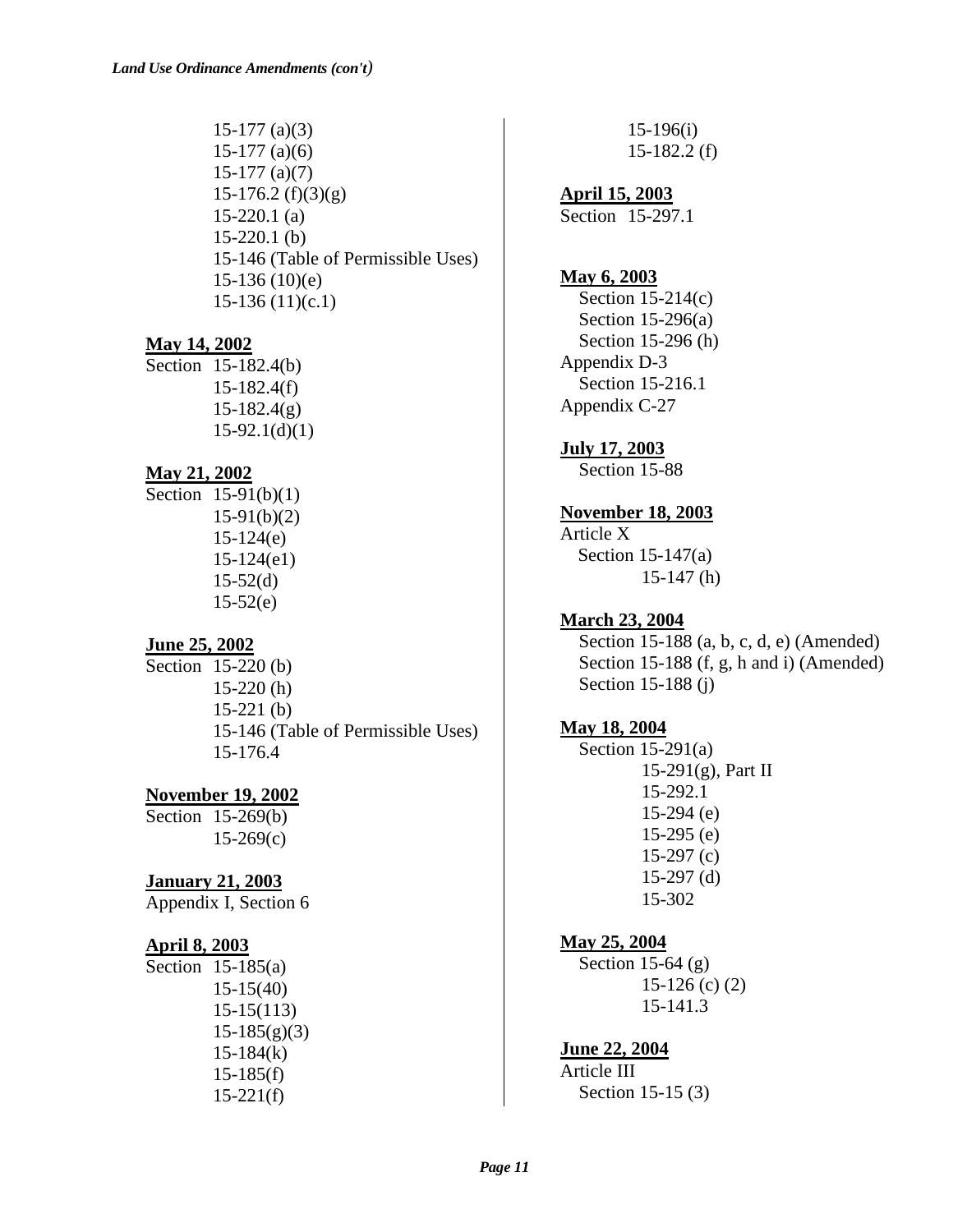15-15 (4) 15-15 (16) (Deleted) 15-15 (18) 15-15 (19) 15-15 (42) (Deleted) 15-15 (43) (Deleted) 15-15 (44) 15-15 (50) (Deleted) 15-15 (62) 15-15 (71) (Deleted) 15-15 (73) Article X 15-146 (Amended) (Table of Permissible Uses) 1.400 1.600 8.100 8.200 8.500 8.600 15-147 (i) 15-163 (h) 15-185 (f) Appendix E 10-16

### **April 19, 2005**

Article II Section 15-15 (4) (Amended) 15-15 (19) (Amended) 15-15 (44) (Amended) Article X Section 15-146 (Amended) (Table of Permissible Uses) 1.440 1.460 1.480

### **May 24, 2005**

Article II Section 15-15 (139) (Amended) Article X Section 15-146 (Amended) (Table of Permissible Uses) 15.800 15.810

17.400 **June 28, 2005** Article IV Section 15-54.1 **August 23, 2005** Article IX Section 15-143.4

15.820

Article XII Section 15-185.1 (Amended) Section  $15-185(a)(5)$  (Repealed) Section 15-185(a)(6) (Repealed)

#### **October 25, 2005**

Article IV Section 15-55.1 Article X Section 15-147(j) Article XII Section 15-185(a)(3)(f) and (g) (Repealed)

### **November 22, 2005**

Article IV Section 15-64 (h) Article X Section 15-147(h) (4)

#### **March 7, 2006**

Article IX Section 15-136(4) (Amended) Article X Section 15-146 (Amended) (Table of Permissible Uses) 3.110 3.120 3.130 3.150

#### **April 25, 2006**

Article III Section 15-21(a) (Amended)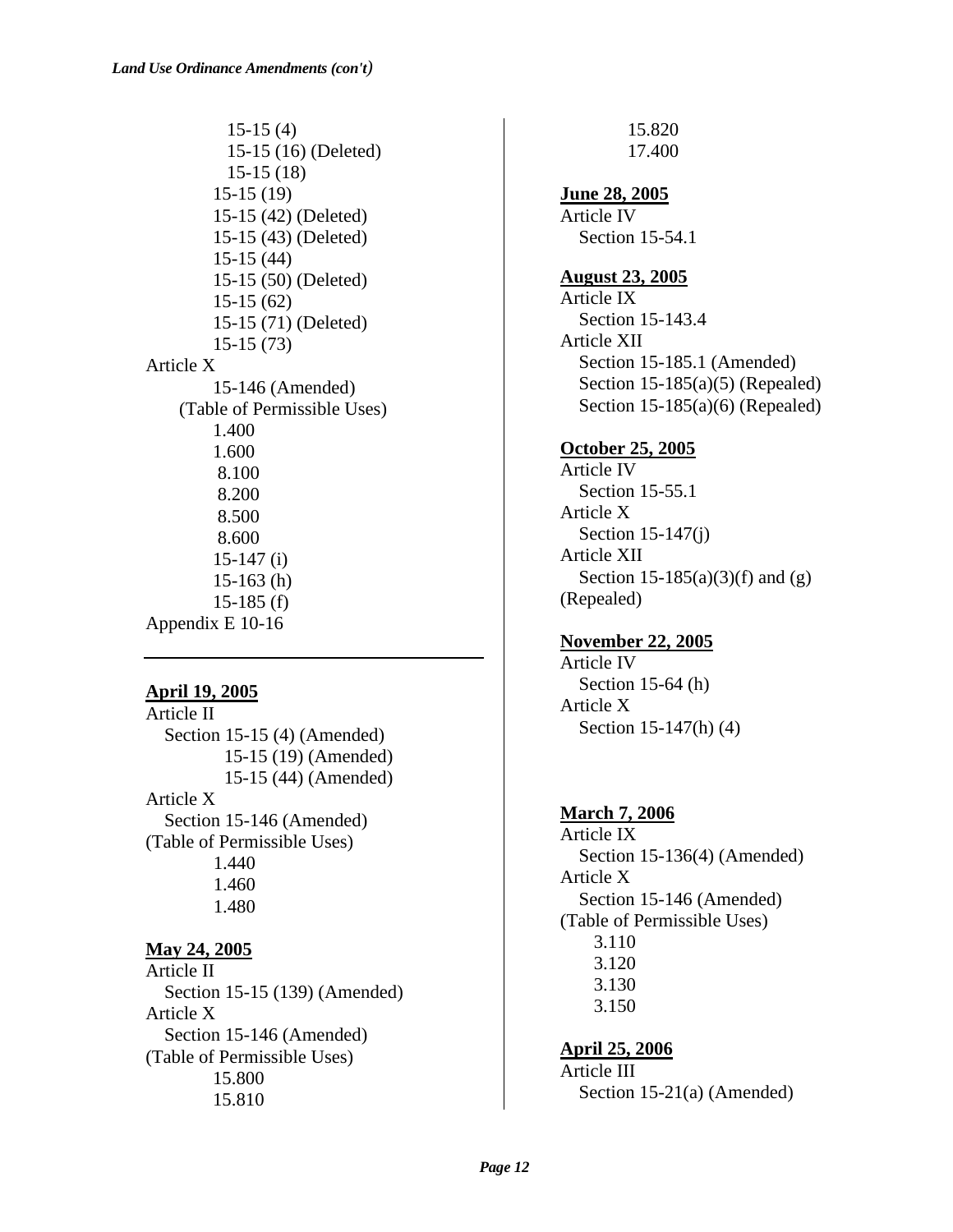Section 15-21(b) (Amended)

**June 20, 2006**

Article IX Section 15-136 (2) (Amended) Section 15-136 (7) (Amended) Section 15-140.1 (Amended) Article X Section 15-146 (Amended) (Table of Permissible Uses) 21.000 21.100 21.200 21.300 Article XI Section 15-178 (Amended) Article XIII Section 15-198 (c) (Amended) Section 15-198 (d) (5) Appendix A-6 (25)

**June 27, 2006** Article III Section 15-44(a) (4) (Amended)

**August 22, 2006**

Article IX Section 15-141.2  $(g)(1)(g)$  (Amended) Article XI Section 15-177 (Rewritten) Article XII Section 15-182.4(a) (Amended)

**October 24, 2006**

Article II Section 15-15 (127) (Amended) Article III Section 15-26 (d) Section 15-32 (b) (Amended) Section 15-32 (c) (1, 2, 3, 4) Section 15-32 (d, e, f, g) Article IV Section 15-48.1 Section 15-53 (Amended) Section 15-59 (d) Section 15-60 (a), b(1), (c) (Amended) Article V Section 15-92(b), (6) (Amended) Article VII Section 15-115(e) Article XIX Section 15-319.1 Article XX Section 15-322 (b, c, d) (Amended) Section 15-323 (d, e, f, g) Section 15-324 (d, e) Section 15-326 (a), b(1), (c, d)

**November 28, 2006** Appendix C-Section 1, (Amended) Article XVIII Section 15-291(g) (1.510, 1.530) [Redesignated] Section 15-291(g) (34.100, 34.200) (Amended) Section 15-291(g) (34.100; 34.200) Article X Section 15-146 (Amended) (Table of Permissible Uses) Article XIX Section 15-308 (34.000; 34.200)

**January 16, 2007**

Article XVI, Part I Section 15-251 (Rewritten) Section 15-269 (d) (1, 2, 3) (Amended) Appendix A A-5(5); A-6(5); A-6(6); A-6(7) A-7(3); A-7(4) Repealed

**January 23, 2007** Article XII, Part I Section 15-185.1(d)(2)(b) (Deleted) Section 15-185.1(f)(2)(b) (Deleted)

**February 27, 2007** Article XII, Part I Section 15-185.1(d)(1) (Amended) Section 15-185.1(f)(1) (Amended)

**June 12, 2007** Article XIII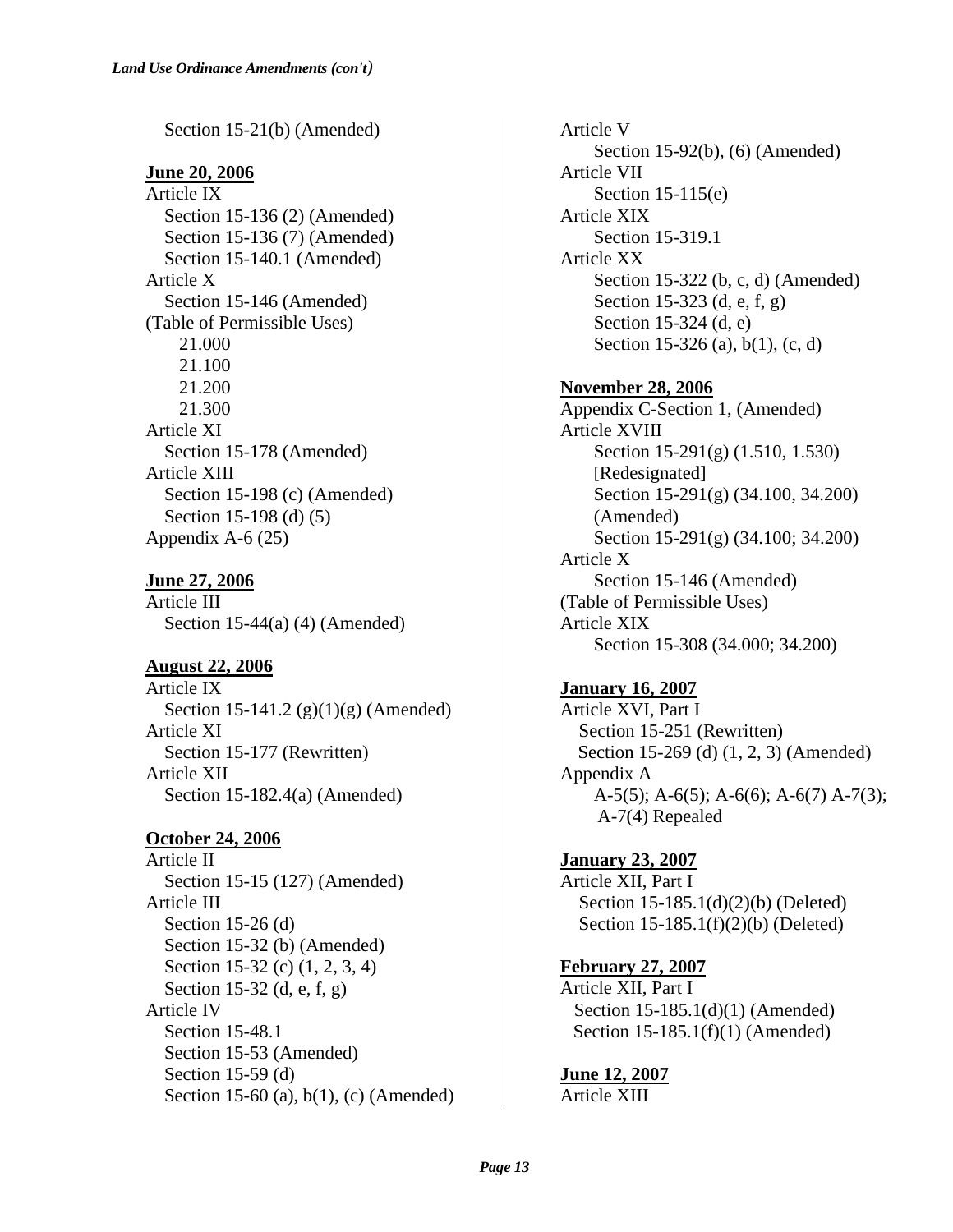Section 15-196(i) (Repealed) Section 15-198(c) (Amended) Section 15-204 Section 15-205 Section 15-206

### **June 26, 2007**

Article II, Section 15-15(21, 22) (Amended) Section 15-15(106, 107) (Amended) Article IV, Section 15-54.1 (Rewritten) Article X Section 15-146 (Amended) (Table of Permissible Uses) 22.100 22.200 22.300 22.400 Section 150(c)6 Section 15-147(k) (Amended) Article XI, Section 15-179 Article XII, Section 15-182.4 (Rewritten) Article XVI, Part II Section 15-261 (Rewritten) Section 15-262 (Rewritten) Section 15-263 (Rewritten) Section 15-263.1 Section 15-263.2 Article XIX, Section 15-308 22.100, 22.200, 22.300 **October 23, 2007** Article XIX Section 15-312 (Amended)

**November 27, 2007**

Appendix C, Section 1 (a) (Amended) Article X Section 15-146 (Amended) (Table of Permissible Uses) 2.112 2.120 2.150 3.120 3.220 Article X Section 15-147 (Amended)

 **January 22, 2008** Article XII, Section 1 Section 15-182.4(a) (Amended) Section 15-182.4(d1) Section 15-182.4(g) (Amended) Article IV Section 15-54.1(b)(1) and (2) (Rewritten) **February 5, 2008** Article XV Section 15-243(d) (Amended) Article XVIII Section 15-293 (Amended) **May 27, 2008** Article IX Section 15-141.4 (Amended) Article XX, Subsection 15-325 (1) (Amended) **June 24, 2008** Article II Section 15-15(67.1) (Amended) Article X Section 15-146 (Amended) (Table of Permissible Uses) 8.700 Article X Subsection  $15-149(c)(4)$  (Amended) Article XI Section 15-176.5 (Amended) Article XVI Section 15-263(c1) (Amended) **October 28, 2008** Article IV Section 15-54.1 (b) (4) (a,b) (Amended) Section 15-54.1 (b) (4) (c) (Deleted) Article X Section 146 (Amended) (Table of Permissible Uses) 2.210 2.220 2.230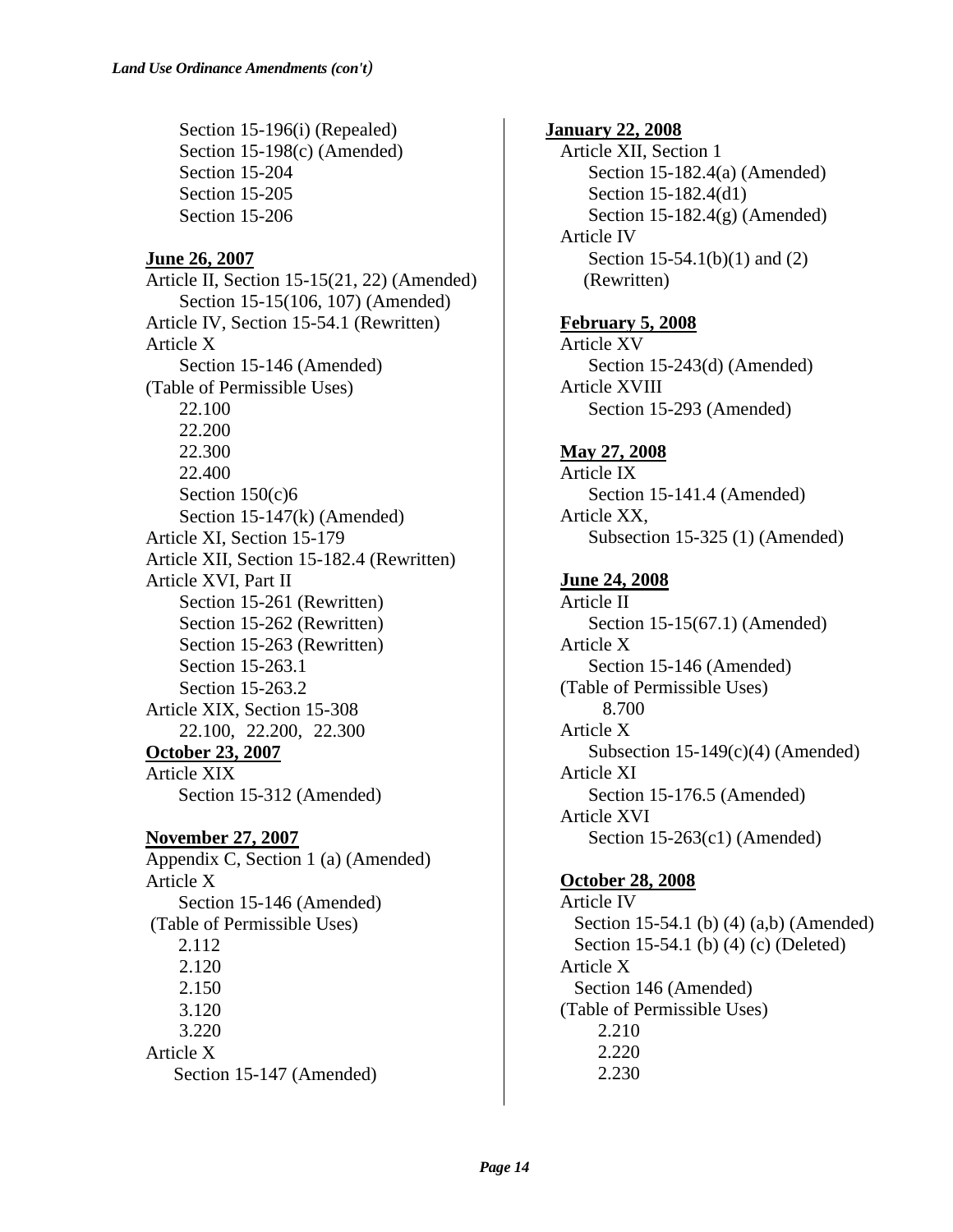Article X Section 147 (l) (Amended) Section 15-160 (Amended) Article XI Section 15-176.2 (f) (5)d (Amended) Article XVI Section 15-263(c) (3)(a-f) (Amended)

### **January 27, 2009**

Article III Section 15-24 (Amended) Section 15-27(g) (Amended) Section 15-33(a) (Amended) Section 15-43(f) (Amended) Section 45.1(c) (Amended)

### **March 24, 2009**

Article XVI Section 15-265 (Repealed) Section 15-268 (Repealed) Section 15-269 (Repealed & Rewritten) Section 15-269.1 Section 15-269.2 Section 15-269.3 Section 15-269.4 Section 15-269.5 Section 15-269.6 Section 15-269.7 Section 15-269.8 Article V Section 15-92 (i) (Repealed & & Amended) Section 15-92 (j) (Repealed & & Amended) Section 15-92 (k) Section 15-92 (k) (Repealed & Amended) Article XIII Section 15-198 (b) (4) (b) (Amended) Section 15-198 (b) (4) (e) (Amended) Section 15-198 (b) (5) (f) (Amended) Article XII Section 15-184 (g, h) (Repealed) Article II Section 15-15 (Amended)

Section 15-15 (149) (Deleted)

### **November 24, 2009**

Article X Section 146 (Amended) (Table of Permissible Uses) 5.110 Article X Section 15-147(m) (Amended) Article XX Section 15-323(g) (Amended) Section 15-323(h) (Amended) Section 15-323(i) (Amended) Section 15-323(j) (Amended)

### **January 26, 2010**

Article XIV Section 15-218 (c) (Rewritten) Section 15-218 (e) (Amended)

**February 23, 2010** Article XI Section 15-178(b) (Rewritten)

### **March 23, 2010**

Article IV Section 15-59(a) (Amended) Article VI Section 15-101(d) (Rewritten) Article XIII Section 15-198 Subsection (b) (5) b (Amended) Subsection (g) (Revised)

### **April 20, 2010**

Article XV Section 15-242 (Amended) Section 15-243 (Reserved) Section 15-244, Part III (Amended) Appendix A Section A-6(b)(15) (Rewritten)

### **April 27, 2010**

Article IX Section 15-141.4(a) (Amended)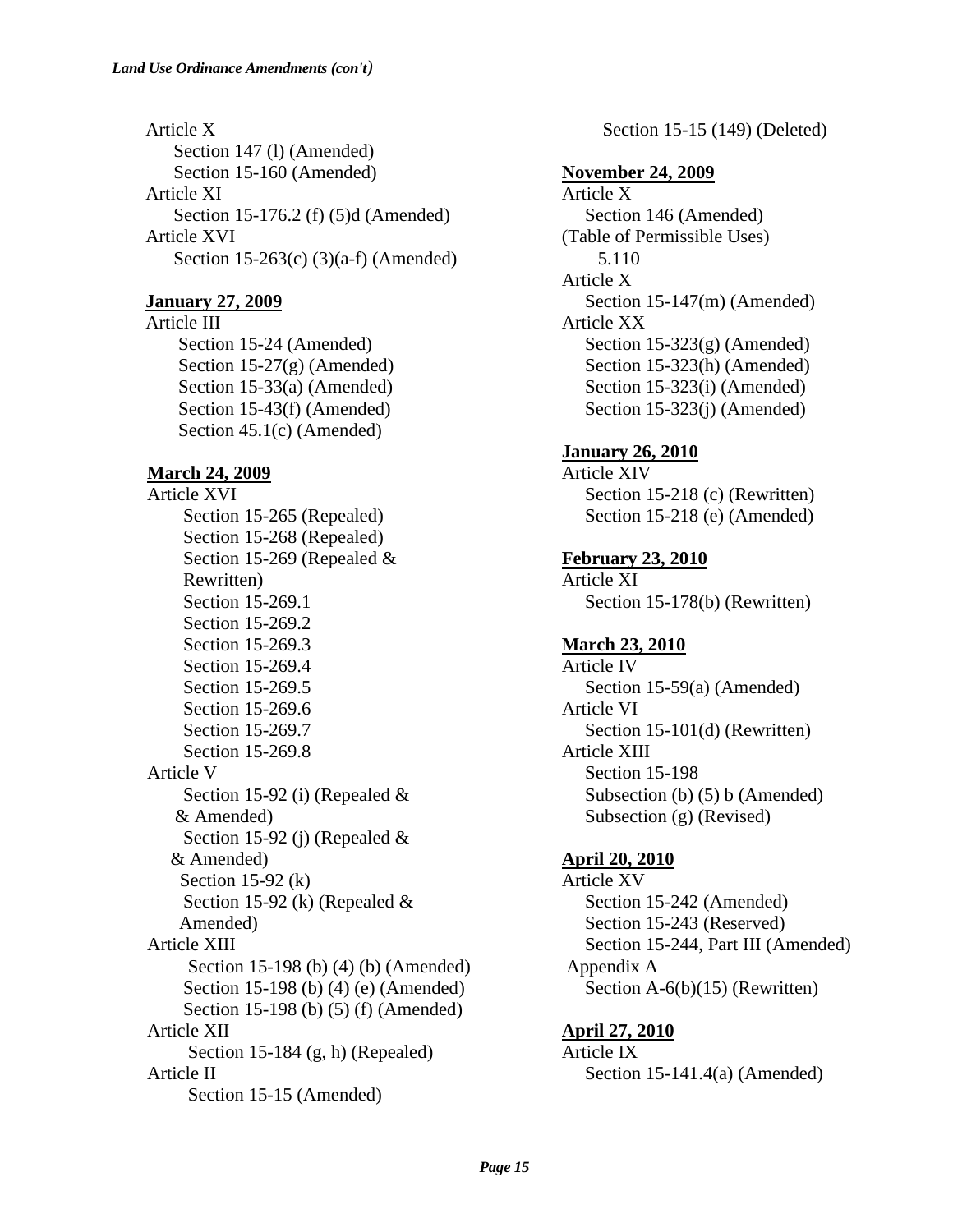**June 22, 2010** Appendix E-17 (Amended) Article II Section 15-15 (132) (Amended) Section 15-15 (36.1) (Amended) Article X Section 146 (Amended) (Table of Permissible Uses) 6.150 Article XI Section 15-180 (Amended) Article IV Section 15-53 (Amended) Section 15-60 (Amended) Article XVI Section 15-263 (a, b, c) (Amended)

**October 26, 2010** Article XVI, Part III (Rewritten) Article V Section 15-92 (j) (Rewritten) Article IX Section 15-143 (Amended)

# **November 23, 2010**

Article IV Section 15-49 Subsections (b) (c) (c1) (Amended) Article XVI Subsection 15-251.10 (b) (Amended) Subsection (b1) Appendix A Section A-7, Subsection (4) (Repealed) Subsection (4) (Reserved) Subsection (3) (Rewritten) Article XVI Section 15-263 (b)(1) (Amended)

**April 26, 2011** Article IV, Part II Section 15-83.3 (Amended) Article IX Section 15-143 (Amended)

**November 9, 2011** Article XII Section 15-182 (i) (Amended) Article IX Section 15-141-4 (c) (Amended) Section 15-141.4 (f)(g) (Amended)

**February 21, 2012** Article XVI Section 15-269.5(d) (Amended) Section 15-269.5(f) (Repealed) Section 15.261(c) (Amended)

**March 20, 2012** Article XII Section 15-182.4(b)(1) (Amended) Section 15-182.4(b)(2) (Amended)

**April 24, 2012** Article XVIII Section 15-293(b) (Amended)

**May 22, 2012** Article XVI Section 15-269.7(d) (Rewritten) Section 15-269.7(f) (Amended)

**June 19, 2012** Article XVIII Section 15-291 (h) (Amended) Section 15-295.1 (Amended)

**June 26, 2012** Article IV Section 15-54.1(b)(4) (Amended) Article XVII Section 15-271(c) (Amended) Section 15-271(d) (Amended) Section 15-272 (12) (Amended) Article XVI Section 15-263 (Rewritten) Section 15-263 (g)(3) (Amended) Section 15-263.1 (g)(h) (Amended) Article V Section 15-92 (l) (Amended) Article XI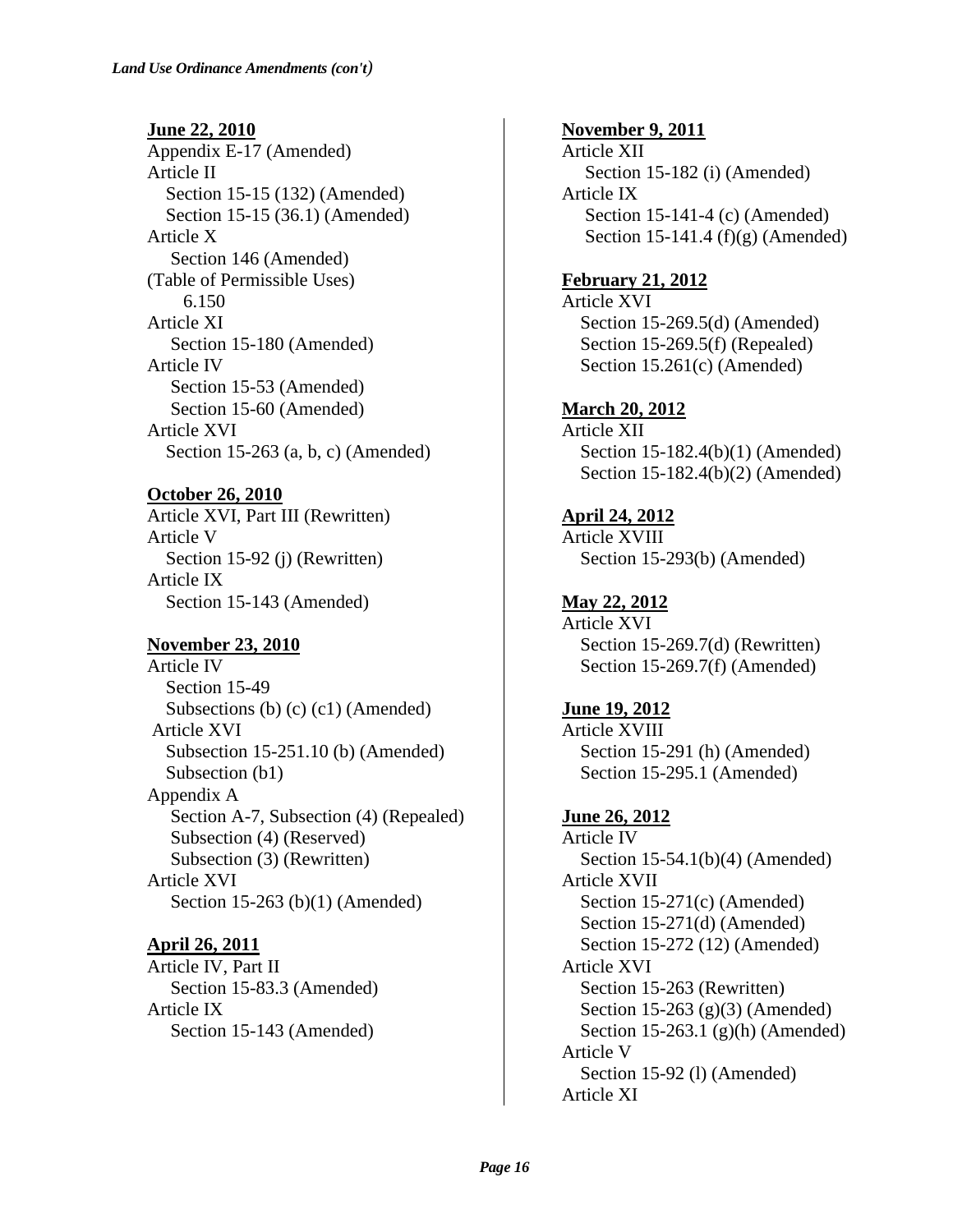Section 15-179.1 (Amended) Article I Section 15-2 (Amended) Section 15-9 (Amended)

### **January 29, 2013**

Article XVI Section 15-263(i) (Amended) Article XVII Section 15-271(d) (Amended) Section 15-282(a) (Amended)

**February 26,2013** Article XVI Section  $15-263(g)(3)$  (Amended)

### **April 23, 2013**

Article X Section 146 (Amended) (Table of Permissible Uses)

 Section 15-147(d) (Rewritten) Article XII Section 15-185 (Amended)

**September 24, 2013** Article IX Section 15-143 (Amended)

### **October 22, 2013**

Article XII Section 15-184(a)(3)(Amended) Article XIII Section 15-196 (Amended)

### **November 19, 2013**

Article XI Section 15-176 (a)15 (Repealed) (b) (Amended) (c) (Amended) Article XVIII Section 15-295.1(h) (Amended)

### **February 25, 2104**

Article IV

Section 15-49(c1) (Amended) Section 15-49(c2) (Amended) Section 15-50(c) (Rewritten) Section 15-56(c) (Amended) Section 15-57 (Rewritten) Article III Section 15-45.2 (Rewritten) Article XX Section 15-322(a) (Rewritten)

**March 4, 2014** Article XVI Section 15-269.5 (Amended)

**March 25, 2014** Article IV Section  $15-48.1(c)(2)(a)$  (Amended) Appendix A Subsection A-6(b)(26) (Amended)

**April 22, 2014** Article XII Section 15-184(a) (Amended)

# **June 24, 2014**

Article XIX Section 15-314 (Rewritten) Section 15-315 (Rewritten) Section 15-317 (Rewritten) Section 15-318 (Rewritten) Section 15-319 (Rewritten) Section 15-319.1 (Rewritten) Section 15-320 (Rewritten) Section 15.321 (Added) Section 321.1 (Added) Appendix A Subsection A-6 (24) (Amended) Appendix E Subsection E-1 (Rewritten) Subsection E-3 (Rewritten) Subsection E-5 (Rewritten) Article XII Section 15-182.4 (Amended) Article X Section 15.146 (Amended) (Table of Permissible Uses)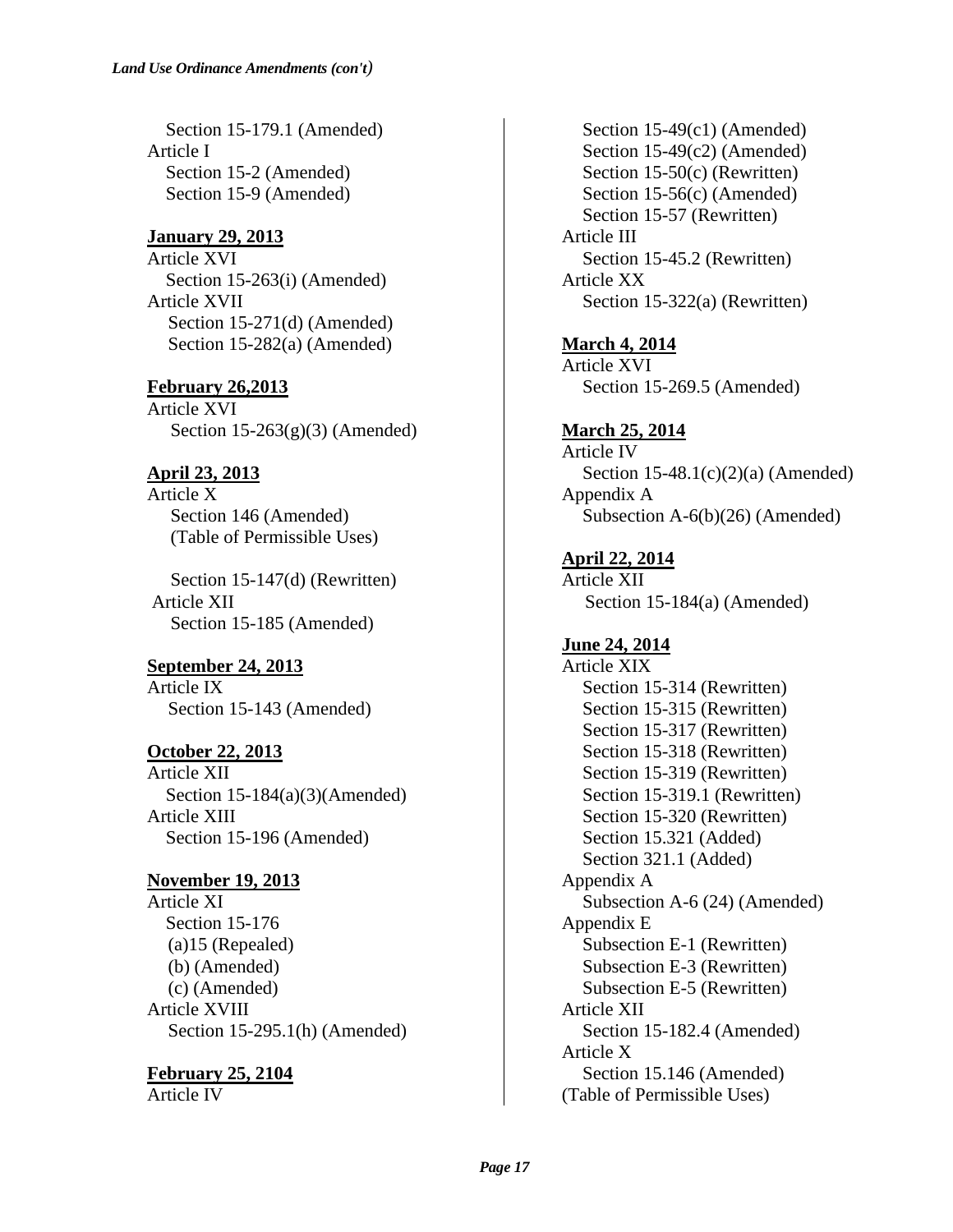2.140, 2.240, 2.340, 3.230, 6.260 8.300, 8.400, 16.100 (Uses no longer Permissible)

### **October 21, 2014**

Article III Section 15-32(a) Amended Article V Section 15-91 (Rewritten) Section 15-92 (Amended) Section 15-93 (Rewritten) Section 15-95 (Repealed) Section 15-96 (Amended) Article VI Section 15-102(1) (Amended) Section 15-106 (Amended) Article VII Section 15-116 (Amended)

**January 27, 2015** Article XII Section 15-182.4 (Amended)

# **March 24, 2015**

Article X Section 15.146 (Amended) (Table of Permissible Uses 17.410, 17.420) Article X Section 15.150(f) (Amended)

**April 28, 2015** Article IX Section 15-141.3 (Amended)

**June 9, 2015** Article IX Zoning Map (Amended)

**June 23, 2015** Article II Section 15-15.28 (Amended) Article IV Section  $15-62(c)$ Article IX Section 15-141.4(a) (Amended) Article X

Section 15-146 (Amended) (Table of Permissible Uses) 15.750 Section 15-147(n) (Amended) Article XI Section 15-176.6 (Amended)

### **March 22, 2016**

Article II Section 15-15 (Amended) Article IV Section 15-48.1 (Amended) Article IX Section 15-141.4 (Amended) Article X Section 146 (Amended) (Table of Permissible Uses)

### **March 22, 2016 (Con't)**

Article X Section 147 (Amended) Article XI Section 15-176.7 (Amended) Article XVIII Section 15-291 (Amended)

**June 21, 2016** Article IX

Section 15-141.5 (Amended)

**June 28, 2016** Article XII Section 15-181(d) (Amended)

**October 25, 2016** Article IX Section 15-141.4(d) (d1) (d2) Section 15-141.4 (Amended)

**December 6, 2016** Article XX Section 15-326 (Repealed & Amended)

**February 28, 2017** Article XXII Section 15-184 (a)(3) (Amended)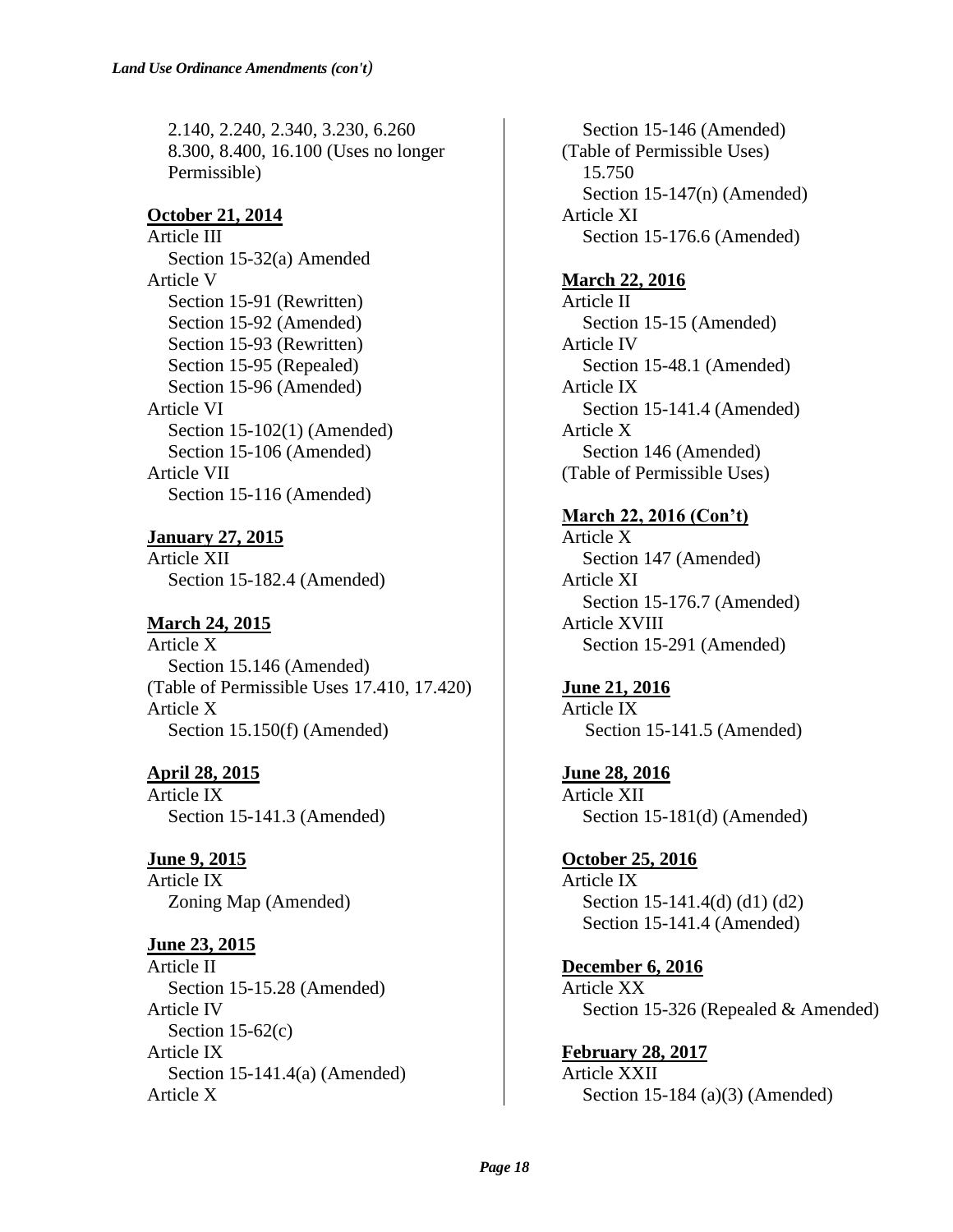**March 28, 2017** Article XVII Section 15-273 (a)(2) (Amended)

**June 6, 2017** Article XIV Section 15-221 (b) (Amended)

**June 27, 2017** Article IX Section 15-137 (b) (Amended) Article IX Zoning Map (Amended) Article IX Zoning Map (Amended)

# **June 27, 2017 (Cont'd)**

Article II Sections 113 – 117 (Amended) Article X Section 146 (Amended) (Table of Permissible Uses) Article X Section 15-150 (Amended) Article XI Section 15-175.11 (Amended)

#### **September 26, 2017**

Article XVI Section 15-251 (b) (Amended) Section 15-251.1 (Rewritten) Section 15-251.2 (a) (b.1) (Amended); (g) (Rewritten) Section 15.251.3 (2) (Rewritten) Section 15.251.4 (1) (6) (Amended) Section 15.251.5 (b) (Rewritten) (f) (Amended) Section 15-251.6 (17) (Amended) Section 15-251.8 (3) (Rewritten) 15-251.8 (8) Rewritten) 15-251.8 (8-13) (Amended) Section 15-251.9 (c) (Amended) 15-251.9 (e) (Amended) 15-251.9 (f)(g)(h) (Amended)

**October 24, 2017** Article III Section 15-45.2 (Amended)

**February 6, 2018** Article XX Section 15-324 Subsection (d) (Revised)

### **June 26, 2018**

Article V Section 15-97 (Amended) Article IX Section 15.143.5 (Amended) Article XII Section 15-185.2 (Amended)

#### **October 23, 2018**

Article X Section 15-146 (Table of Permissible Uses) 2.250 (Amended) 3.131 (Amended) Article IX Section 15-141.3 (c) (Amended) Section 15-141.3 (d) (g) (Amended) Section 15-141.4 (f) (i) (Amended) Article XIV Section 15-216(c) (Rewritten) Section 15-216(d1) (Amended) Article XV Section 15-242.5 (b) (Amended) Article XVIII Section 15-291 (g) (Amended) Section 15-292 (a1) (b1) (c) (d) (g) (Amended)

### **November 27, 2018**

Article II Section 15-15 Subsection 68.1 (Amended) Article X Section 15-146 (Amended) (Table of Permissible Uses) 8.800 (Amended) Section 15-147 (Amended)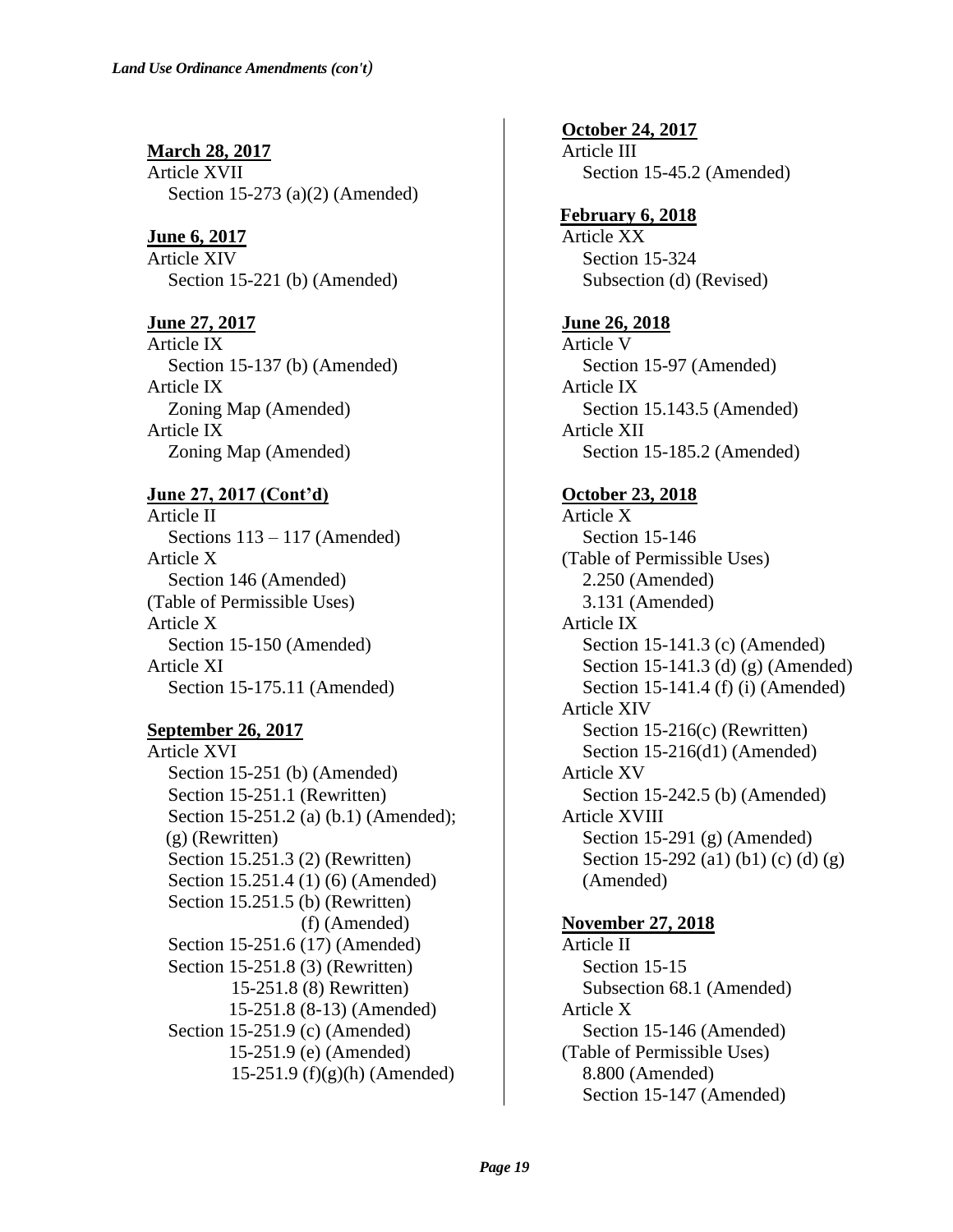Article XI Section 15-176.8 (Amended) Article XVIII Section 15-291 (g) (Amended) Section 15-291 (g) (Amended) Section 15-291 (h) (Amended) Section 15-298 (b) (Amended) Section 15-299 (a) (Amended)

# **December 4, 2018**

Article III Part VII (Amended) Subsection 15-29 (c) (Amended) Subsection 15-42 (c) (Amended) Subsection 15-45 (c) (Amended)

# **January 22 2019**

Article X Section 15-146 (Amended) Section 15-147 (t) (Amended) Article XI Section 15-172.1 (Amended) Article XVII Subsection 15-272(7) (Amended)

# **May 28, 2019)**

Article IX Subsection 15-141.2 (a) (7) (Amended) Article XI Subsection 15-176.2 (e) (5) (Amended)

Article XVI Section 15-263 (g) (3) (Rewritten)

# **June 18, 2019**

Article II Section 15-15 (Added) Article IX Section 15-136.1 (Added) Article X (Table of Permissible Uses) Section 15-146 (Amended) Section 15-147 (u) (Added) Article XI Section 15-176.9 (Added) Article XII

Section 15-181 (a) (Revised) Section 15-182 (a) (Revised) Section 15-182.3 (Amended) Section 15-183 (b) (Revised) Subsection 15-184 (a) (Revised) Subsection 15-185 (a) (1) (Amended) Article XVII Section 15-271 (e) (Amended) Article XVIII Subsection 15-291 (g) (Revised) Article XIX Section 15-308 (Amended)

# **June 25, 2019**

Article III Subsection 15-43 (e) (Amended) Article IV Section 15-48.1 (c) (Amended) Section 15-50 (c) (Amended) Subsection 15-56 (c) (Amended) Section 15-57 (a) (b) (c) (d) (e) (Amended) Article XX Subsection 15-322 (a) (Rewritten)

# **October 22, 2019**

Article X (Table of Permissible Uses) Section 15-146 (Amended) Section 15-147 (Amended)

# **June 2, 2020**

Article X Section 15-160.1 (Rewritten) Article XI Section 15-178 (Amended) Article XII Section 15-185.1(c) (Amended) Article XIII Section 15-204 (Amended) Article XIX Section 15-309 (Amended) Section 15-319(1)(b) (Amended)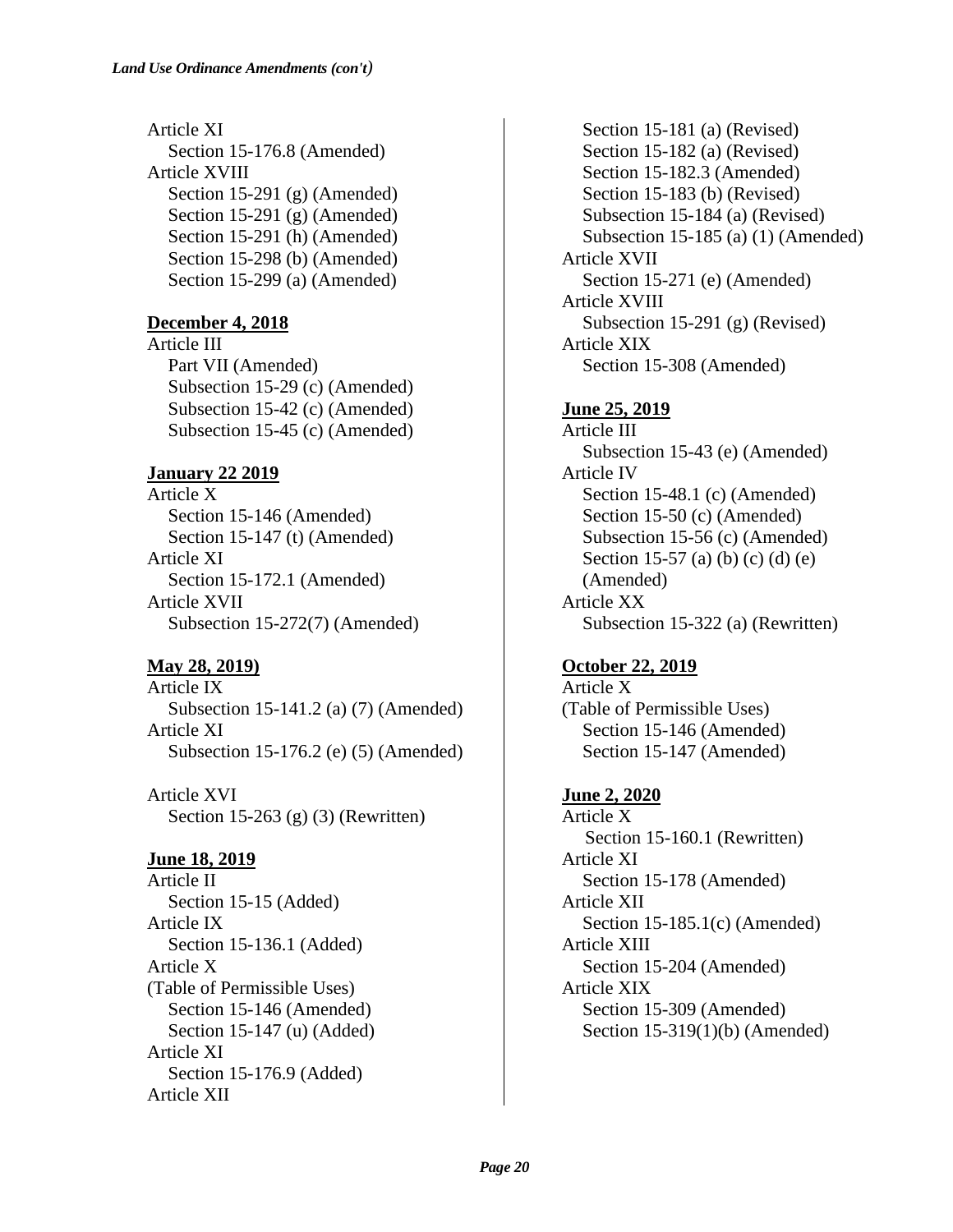**June 23, 2020** Article II Section 15-15 (Amended) Article IV Section 15-52 (Amended) Article X Section 15-146 (Table of Permissible Uses) 18.200 (Amended) 18.300 (Amended) 18.400 (Amended) 18.500 (Added) Section 15-147 (Amended) Section  $15-150(c)(5)$  (Amended) Article XI Section 15-176 (Rewritten) Article XII Section 15-185(e) (Amended)

#### **February 9, 2021**

Article II Section 15-15 (Amended) Article IX Section 15-136.1 (Amended) Section 15-141.4(a) (Amended) Article X (Table of Permissible Uses) Section 15-146 (Amended) Section 15-147 (Amended) Article XI Section 15-176.9 (Amended) Article XII Section 15-181 (Amended) Section 15-182 (Amended) Section 15-182.3 (Amended) Section 15-183 (Amended) Section 15-184 (Amended) Article XVII Section 15-271(e) (Amended)

#### **May 18, 2021**

Article XII Section 15-185(a)(5) (Amended) Section 15-185.1(h) (Amended)

**June 8, 2021** Article XVIII Section 15-290(3), (4), (5) (Amended) Section 15-291(i) (Added)

### **June 22, 2021**

"Conditional use permit" and "CUP" replaced with "special use permit-A" and "SUP-A"; "special use permit" and "SUP" replaced with "special use permit-B" and "SUP-B" throughout the ordinance. (Amended)

"Board of Aldermen" or "Board" replaced with "Town Council" or "Council" throughout the ordinance. (Amended)

Gender specific terms and pronouns such as "chairman" or "himself" replaced with gender neutral terms such as "chair'' or "themselves" wherever such terms appear in the ordinance. (Amended)

#### Article I

Section 15-2 (Amended) Section 15-3 (Amended) Section 15-4 (Amended) Section 15-6 (Rewritten) Section 15-8(a) (Amended) Article II

Section 15-15 (Definitions Added: administrative decision; administrative hearing; bona fide farm, charter, comprehensive plan; conditional zoning; determination; development approval; development regulation; dwelling; evidentiary hearing; interested person; landowner or owner; legislative decision; legislative hearing; manufactured home; multi-phase development; quasi-judicial decision; site plan; site specific vesting plan; zoning map amendment or rezoning (Definitions Amended: childcare home, class A; conditional use permit; developer; development; drainage facilities; maternity home; planning and development regulation jurisdiction; special use permit; subdivision; wireless facility)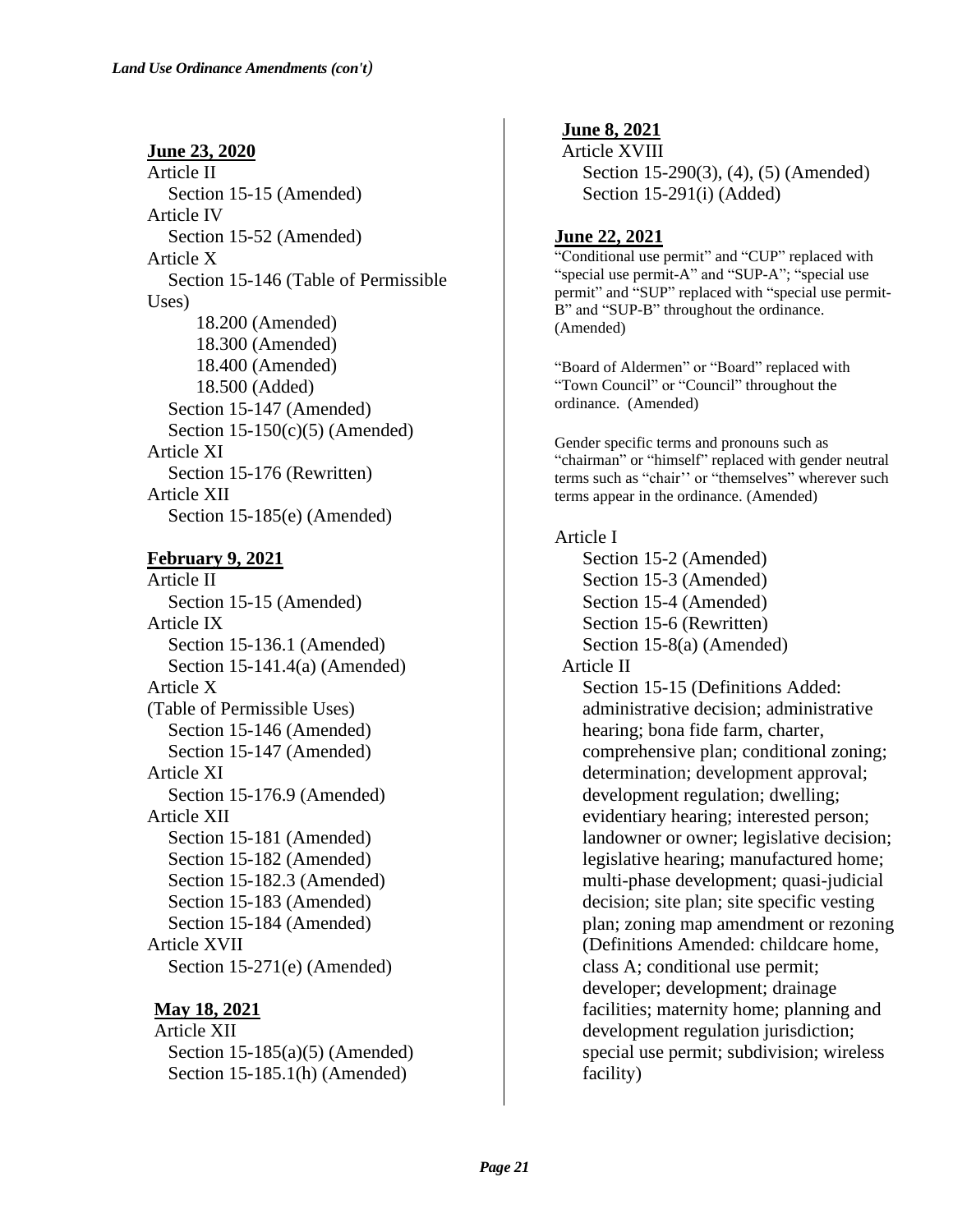Article III Section 15-21(a) (Amended) Section 15-21(a1) (Added) Section 15-22(b) (Rewritten) Section  $15-25(a)(4)$  (Amended) Section 15-26(a) (Amended) Section 15-26(d) (Rewritten) Section 15-27(h)(3) (Amended) Section 15-29(a1) (Added) Section 15-32(f) (Rewritten) Section 15-34(a)(8) (Amended) Section 15-37 (Amended) Section 15-38(b) (Amended) Section 15-40 (Rewritten) Section  $15-42(a)$ ,  $(a1)$  (Rewritten) Section 15-42(d1) (Added) Section 15-43(b) (Amended) Part VII (Amended) Article IV Section 15-46(a1),(b),(f),(g) (Amended) Section 15-48(a) (Amended) Section 15-48.1(c) (Amended) Section 15-50(c) (Amended) Section 15-52(b)(3) (Amended) Section 15-52(f) (Amended) Section 15-53 (Amended) Section 15-54(c)(3), (4)(d) Amended) Section 15-55.1(3) (Amended) Section 15-56 (a), (c) (Amended) Section 15-57 (Rewritten) Section 15-59(a)(4) Section 15-59(b) (Rewritten) Section 15-59(d) (Repealed) Section 15-60 (Rewritten) Section 15-64 $(c)$ ,  $(g)$  (Amended) Section 15-65(4) (Amended) Article IV, Part II Section  $15-77(a)$ , (b) (Amended) Section 15-78.1 (Rewritten) Section 15-82(a), (b) (Amended) Section 15-82(d) (Repealed) Article IV, Part III Section 15-86 (Amended) Section 15-88.1(b) (Amended)

Article V Article V TITLE (Amended) Section 15-91(a), (c) (Amended) Section 15-93.1 (Added) Section 15-96(a) (Amended) Article VI Title (Amended) Section 15-101(a),(e) (Amended) Section 15-102 TITLE (Amended) Section 15-102(2) (Amended) Section 15-102.1 (Added) Section 15-103 (Rewritten) Section 15-104(a) (Amended) Section 15-104(c) (Added) Section 15-106(a) (Amended) Section 15-107 (Added) Article VII Section 15-114(b)(3)(a) (Amended) Section 15-116(a) (Amended) Section 15-118 (Added) Article VIII Title (Amended) Section 15-121 (Rewritten) Section 15-124(e)(2) (Amended) Section 15-124(e1)(2) (Amended) Section 15-128(d),(g) (Repealed) Section 15-128.1 (Repealed) Section 15-128.2 (Rewritten) Section 15-128.3 (Rewritten) Article IX Section 15-136(11) (Repealed) Section 15-141.2(b), (b1) (Amended) Section 15-141.2(g), (g)(2) (Amended) Section 15-141.2(g)(3), (g)(4), (g)(5) (Rewritten) Section 15-141.3 (Repealed) Section 15-141.4 (Rewritten) Article X Section 15-146 Table of Permissible Uses. The letter "C" is replaced with the letter "A" to indicate a SUP permit A, and the letter "S" is replaced with the letter "B" to indicate a SUP-B. (Amended) Section 15-147 (Amended)